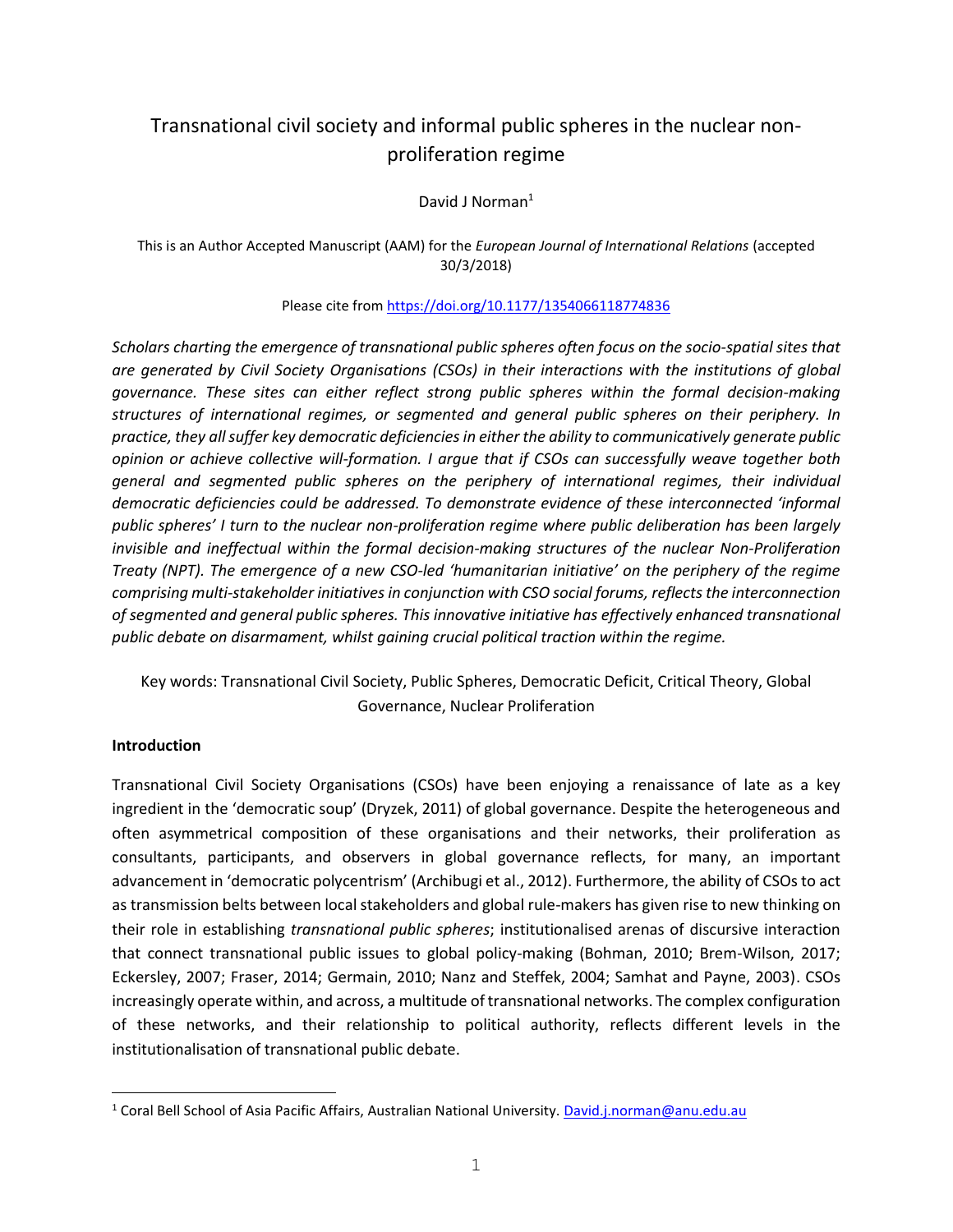Eriksen (2005, 2009) suggests a useful threefold typology of strong, segmented and general public spheres that relates to the physical distance between the political centre and the periphery of global politics. Strong public spheres form when citizens are granted access to deliberate alongside state actors within institutionalised bodies of executive decision-making (Eriksen 2005; 349). There is a wealth of democratic scholarship focusing on the role of CSOs within these formal deliberative spaces (Brem-Wilson, 2017; Dany, 2008; Eckersley, 2007; Germain, 2010; Kissling, 2013; Steffek, 2010). Additionally, there has been growing interest in the importance of transnational civil society contributing to public spheres outside of formal political decision-making bodies (Conway, 2004; Della Porta and Rucht, 2013; Kurasawa, 2014;). These spaces approximate general public spheres, where public communication is only indirectly able to influence the political system. Eriksen adds a third crucial 'middle ground'; which he calls segmented public spheres. These discursive sites form within the quasi-political spaces of policy-networks and forums where CSOs deliberate with policy-makers in an informal environment (Eriksen 2005: 349; see also Bäckstrand, 2006).

In this article I first briefly assess the democratic possibilities of these three public spheres, adapting Fraser's (2014) democratic criterion of 'normative legitimacy' and 'political efficacy' to assess whether opinion-formation is communicatively generated through an inclusive and deliberative process, and if it is able to exert meaningful influence over political authority. I argue that currently existing strong public spheres are democratically deficient in both the communicative process of opinion-formation, and their collective will-formation. Empirical discussions tend to offer a sober reflection of CSO participation in decision-making as well as the ability to attain meaningful political influence. At the more informal sites of power I argue that both segmented and general public spheres reflect inverse mirror images of each other's strengths and weaknesses. Segmented public spheres have a higher chance of public communication gaining policy traction, yet opinion-formation may be communicatively distorted. General public spheres excel in communicative opinion-formation yet as a site of 'engaged withdrawal' (Kurasawa, 2014: 91) they struggle to convert this power into political influence.

Public sphere scholars recognise the importance of conceptualising the transnational dimension as a structured network of interlacing public spheres (Bohman, 2007; Eriksen, 2009; Fraser, 2014; Couldry, 2014; Risse 2015; Steffek, 2010; Volkmer, 2014), yet few<sup>2</sup> studies exist examining the interrelationship of these different democratic sites. In this article I examine the particular interconnection between segmented and general public spheres and argue that when CSOs successfully connect the two discursive sites outside of the formal process of political governance, their inverse mirror images combine to democratically strengthen both the opinion-formation, and will-formation, of public debate. I propose to call this particular configuration an *informal public sphere* that reflects intra-public dialogue on the periphery of international regimes.

In order to demonstrate the feasibility of this particular transnational public sphere, I turn to recent developments in the highly contentious nuclear non-proliferation regime. In recent years CSOs have been granted greater access to contribute to Non-Proliferation Treaty (NPT) discussions via the central decision-

÷,

 $2\degree$  One notable exception is Stevenson and Dryzek's (2014) deliberative systems approach that conceptualises the different discursive sites as constitutive parts of an overarching system of governance.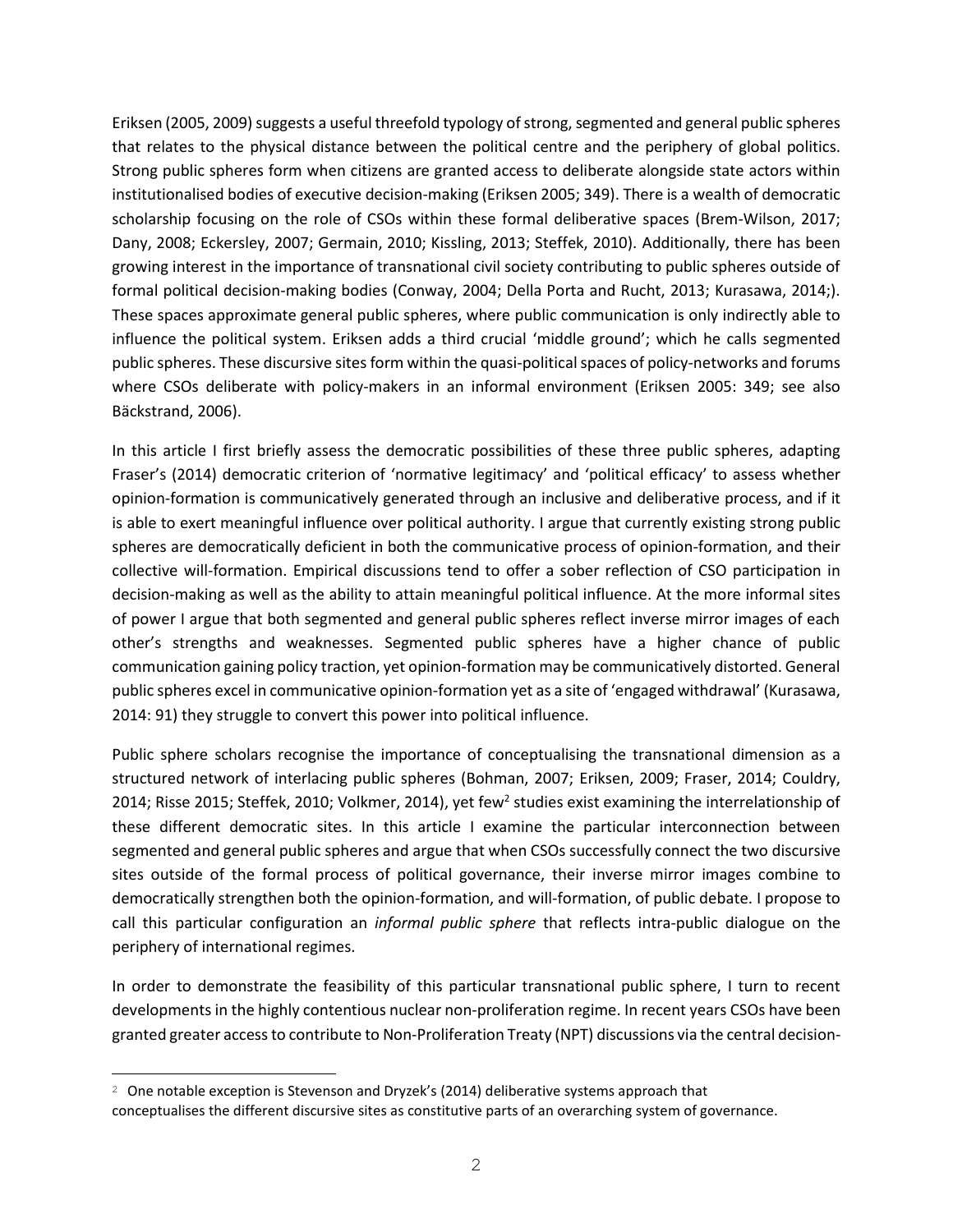making bodies of the Review Conferences (RevCons) and Preparatory Committees (PrepComs). Despite increased access, these strong public spheres remain largely exclusive and unresponsive to overwhelming CSO demands for meaningful dialogue on the abolition of nuclear weapons. Fuelled by these frustrations, prominent disarmament CSOs launched a new International Campaign to Abolish Nuclear Weapons (ICAN) in 2007, and sought alternative platforms to pursue a more open and public dialogue to bring 'democracy to disarmament' (Duarte, 2009). In 2013, ICAN helped co-organise a new public-focused '*Humanitarian Impact of Nuclear Weapons'* (HINW) initiative comprised of three unique consultative conferences attended by the majority of NPT signatory states. These 'segmented public spheres' were supplemented by two separate ICAN Civil Society Forums (ICSF) that functioned as crucial 'general public spheres' feeding into the main HINW conferences. The interconnectivity of these sites arguably reflects an *informal public sphere* on the periphery of the non-proliferation regime. Using a combination of interviews, commentaries and policy documents from both the conferences and forums, I show that this particular public sphere reflected a more communicatively enhanced environment for public opinionformation, whilst at the same time underpinning the unprecedented 2017 adoption of a Nuclear Weapons Ban Treaty. The emergence of the Humanitarian Initiative demonstrates how informal public spheres can enhance both the normative legitimacy, and political efficacy, of public opinion outside of the formal centres of governance.

#### **Transnational public spheres and the role of civil society**

J.

The concept of a public sphere refers to a 'sociospatial site of public interaction' (Castells, 2008: 79) where citizens rationally deliberate over social and political issues, generating streams of communication that "coalesce into bundles of topically specified public opinions" (Habermas, 1996: 360). The public sphere is not merely a site of *opinion-formation*, but also one of collective *will-formation*, where public opinion<sup>2</sup> is mobilised to influence the sites of political authority. The dual nature of this discursive site has a powerful normative and democratic role; a truly autonomous and pluralist communicative environment that functions as an interface between society and the state allows for the effective legitimisation and delegitimisation of political orders (Eriksen, 2009: 150). Thus the public sphere should be seen as a 'criticalconceptual resource' (Fraser, 2014: 9) that allows scholars to assess the ability for citizens to exercise meaningful influence over political authority (Crack, 2007: 344).

In the field of International Relations, the increasingly transnational nature of public communication networks has led to new interest in the democratic possibilities of 'transnational' public spheres(Bohman, 2010; Eckersley, 2007; Fraser, 2014; Germain, 2010; Nanz and Steffek, 2004; Samhat and Payne, 2003). Aware of the problems of 'scaling-up' the concept without a unified global public, scholars instead point to the amorphous 'discourse constellations' (Peters et al., 2005: 143; see also Hauser, 1998) that flow across borders through a patchwork of interlacing national publics. As such, transnational public spheres constitute 'multiple networked publics' (Bohman, 2007; Couldry, 2014; Steffek, 2010; Volkmer, 2014) where national and transnational communication flows converge around common frames of reference (Abrahamsen and Williams, 2014; Gilman-Opalsky, 2008; Porter, 2014; Risse, 2015; Trenz, 2008). This

<sup>&</sup>lt;sup>2</sup> Habermas' notion of public opinion is not the aggregation of individual interests but the result of a general will based on the argumentative search for the common good (McCarthy, 1992: 54)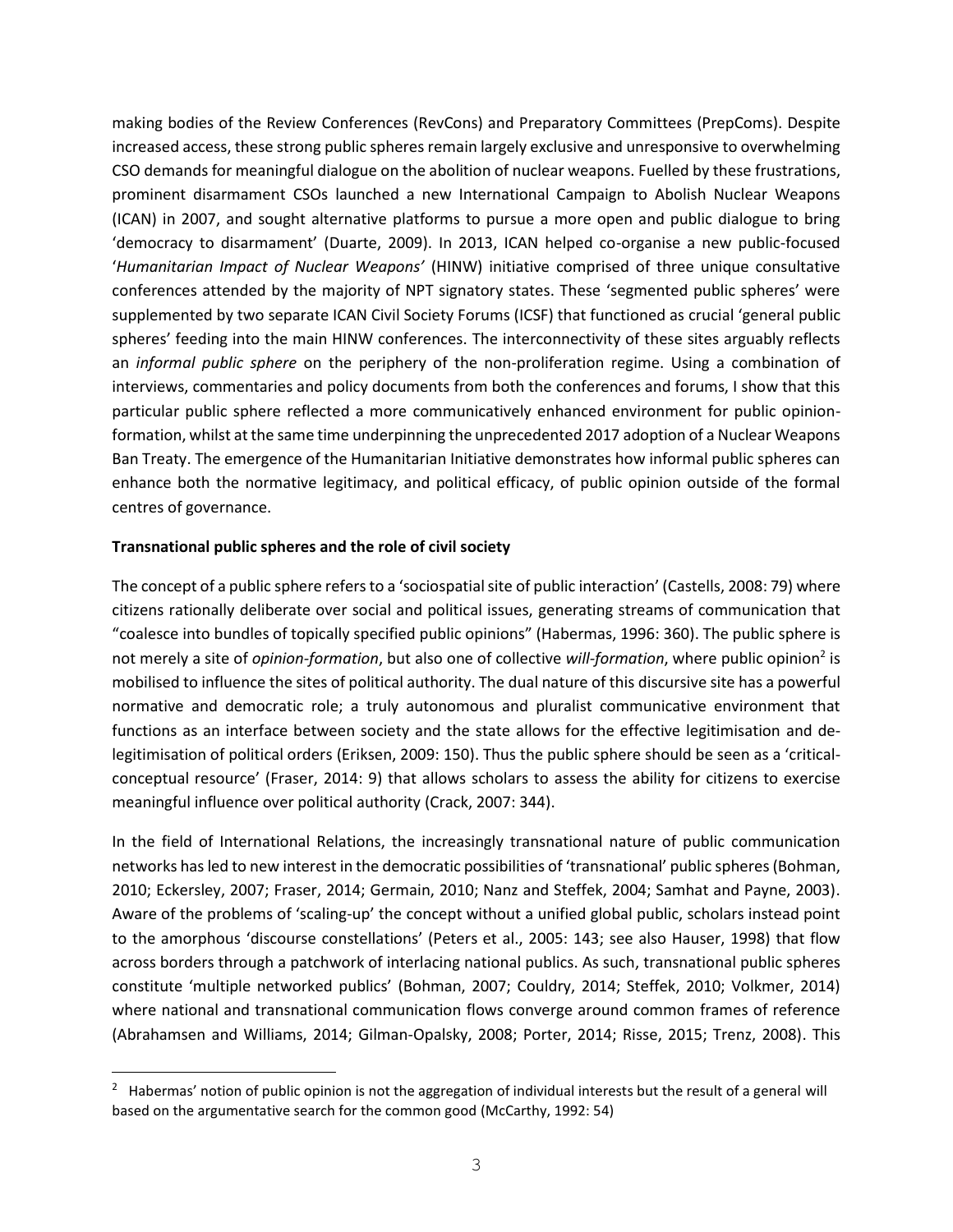convergence is often temporary and issue specific, waxing and waning according to the pertinence of shared public issues.

The *social* infrastructure of these public spheres is arguably constituted by transnational networks of civil society organisations (CSOs) who approximate 'surrogate publics' (Bohman, 2010: 435) when they represent those individuals seeking to negotiate and struggle for a social contract with transnational sites of authority (Kaldor, 2007: 299; Young, 2002: 173). In the absence of formal democratic institutions at the global level, public spheres represent alternative democratic spaces when CSOs can effectively mobilise public opinion across borders and challenge political decisions at the international level (Bohman 2007: 65). Habermas' (1991 [1962]) early work on public sphere theory tended to focus on civil society more as a conceptual space, thus overlooking the roles and identities of those actors and social movements that were crucial to making and re-making the public sphere (Benhabib, 1992; Calhoun, 1992). By focusing on the 18th century 'coffee houses' of the bourgeois public sphere, Habermas missed the important emergence of subaltern groups to push and expand the boundaries of what constituted public space. These movements were crucial in re-orientating the agenda of public discourse, introducing new social and political issues, and mobilising public opinion to influence the sites of political authority (Calhoun, 1992; Fraser, 1992). Organised civil society therefore has a 'dual track' role in establishing the discursive sites of *opinion-formation* on shared public issues, as well as *will-formation* to connect public opinion to formal political agendas (Cohen and Arato, 1994: 519–32).

At the transnational level, CSOs coordinate across complex networks ranging from ad-hoc and informal transnational social movements (TSMs), to more formalised and professional transnational advocacy networks (TANs). The different configurations of these networks and the discursive environments they establish in relation to political authority, reflect different levels in the institutionalisation of transnational public debate. Eriksen (2005, 2009) discusses a threefold typology of transnational public spheres; *strong*, *segmented* and *general* that relate to the physical distance between the periphery and political centre. Mapping the role of CSOs as the social infrastructure of these different public spheres, can help us to understand the roles they play in relation to the opinion-formation and will-formation of public communication.

*Strong public spheres* exist when public communication is connected to the legal and regulatory architecture of global politics. This includes the plethora of formal conferences, committees, forums, panels, summits and tribunals where deliberation takes place over treaties and conventions of international law and order (Brunkhorst, 2005; Eriksen, 2009). These sites reflect strong public spheres when citizens are able to deliberate with those policy-makers who are authorised to make legally or politically binding decisions. CSOs have gained increasing access to the central forums of international regimes, for example at the Review Conference of the nuclear Non-Proliferation Treaty (NPT), the UN Framework Convention on Climate Change (UNFCCC), and the Ministerial Conferences of the World Trade Organisation (WTO). These 'invited spaces' (Cornwall 2002) can also include formally established CSO sideevents within intergovernmental forums, providing that deliberation is re-connected to the formal policymaking process. *Segmented public spheres*form within the discursive spaces of informal 'policy networks' that bring together citizens with policy-makers in coordination around common public issue areas (Eriksen, 2005: 349). These sites can include consultative multi-stakeholder initiatives such as the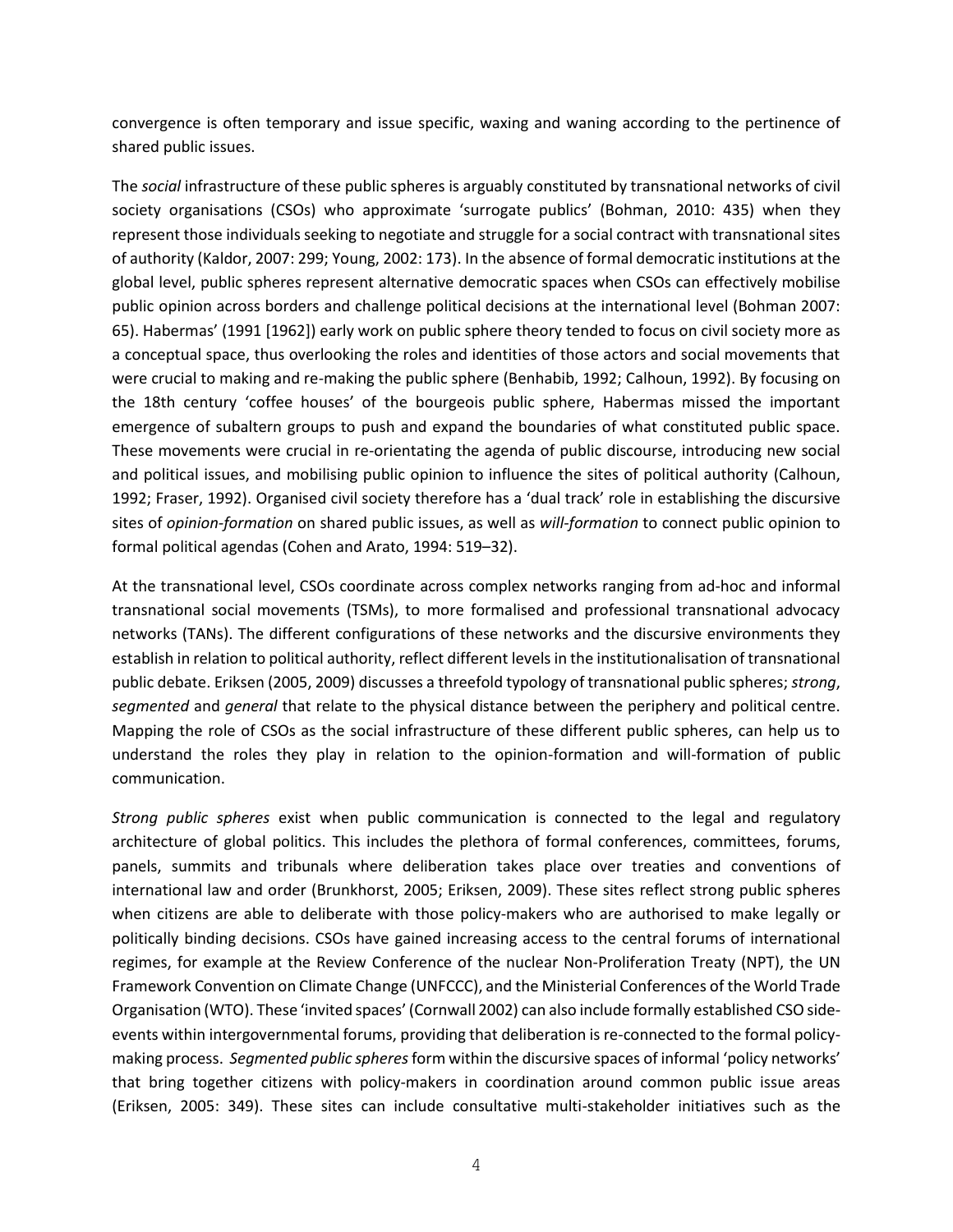European Migration Forum (EMF), the World Economic Forum (WEF) and the World Summit on the Information Society (WSIS). They reflect 'informal empowered spaces' (Stevenson and Dryzek, 2014), often populated by more professionally<sup>3</sup> orientated CSOs and epistemic communities where 'bureaucrats, experts and organised interests' (Eriksen 2005: 352) often intersect. *General public spheres* exist at the other end of the spectrum; public forms of communication that are only marginally connected to political mechanisms of governance. As such, they form through the deliberative internal dialogue of transnational CSOs in 'created spaces' (Cornwall 2002) such as international social forums, counter-summits and even transnational protests<sup>4</sup>. Examples include the World Social Forum, Nyelini Food Sovereignty Forum, Klimaforum09 and the G20 Counter-Summit. They can function as 'counter-publics' (Fraser 1992) challenging established rules and norms of governance, but can also include supportive dialogue with businesses<sup>5</sup> in forums unconnected to authorised political decision-making (Smith 2011; Stevenson and Dryzek 2014). General public spheres therefore represent a form of 'engaged withdrawal' (Kurasawa, 2014: 91) from the formal centres of power, yet this is not to say they are weak publics; they are woven into the body politic as a mechanism for 'cultural production and change' (Peters et al., 2005: 141).

Public sphere theory is of course about more than charting the existence of these discursive spaces; it was developed to critically interrogate the *democratic* content and structure of those communication flows (Fraser, 2014). As such, democratic theorists highlight how the internal authenticity of the process of opinion-formation must be 'normatively legitimate', whilst at the same time being externally 'politically efficacious' (Fraser, 2014; see also Bohman, 2010; Cohen and Arato, 1994; Stevenson and Dryzek, 2014; Habermas, 1996). The role and identity of transnational civil society, and those actors that constitute it, is fundamental therefore to establishing both a normatively legitimate and political efficacious environment across the different publics. As such, I will firstly examine in more depth the democratic criteria of transnational public spheres and the expectations placed on civil society, before assessing the democratic viability of the different public spheres.

#### **Interrogating the normative legitimacy and political efficacy of transnational public spheres**

In her discussion on the democratic criteria for a *normatively legitimate* process of opinion-formation, Fraser (2014: 28) suggests that transnational public spheres should ideally meet two key sub-conditions: 'inclusiveness' and 'participatory parity'. The first principle of inclusivenes*s* directly concerns who is authorised to communicate in public discussions. Although scholars often establish the boundaries of the public sphere in reference to an 'all-affected principle' (Näsström, 2011), this proves logistically problematic at the transnational level with multiple demoi. One alternative is to eschew the concept of universal inclusion for a multiperspectival approach; public spheres should be constituted by a socially and economically diverse pool of individuals to capture as much as possible the rich tapestry of competing social and political discourses(Bohman, 2004: 40; Ferree et al., 2002: 308; see also; Risse, 2015; Stevenson

J.

<sup>3</sup> Professional CSOs often constitute 'policy-outcome-orientated' (Lang 2012: 63-4) organisations, staffed by a professional cadre with technical and administrative expertise in project management, media and advocacy.

<sup>4</sup> Protests often contain deliberative qualities and can be seen as an important component of public deliberation (Smith 2011)

<sup>&</sup>lt;sup>5</sup> This could include international roundtables comprised of CSOs and prominent business organisations as part of 'experimentalist governance' (Brasset et al 2012).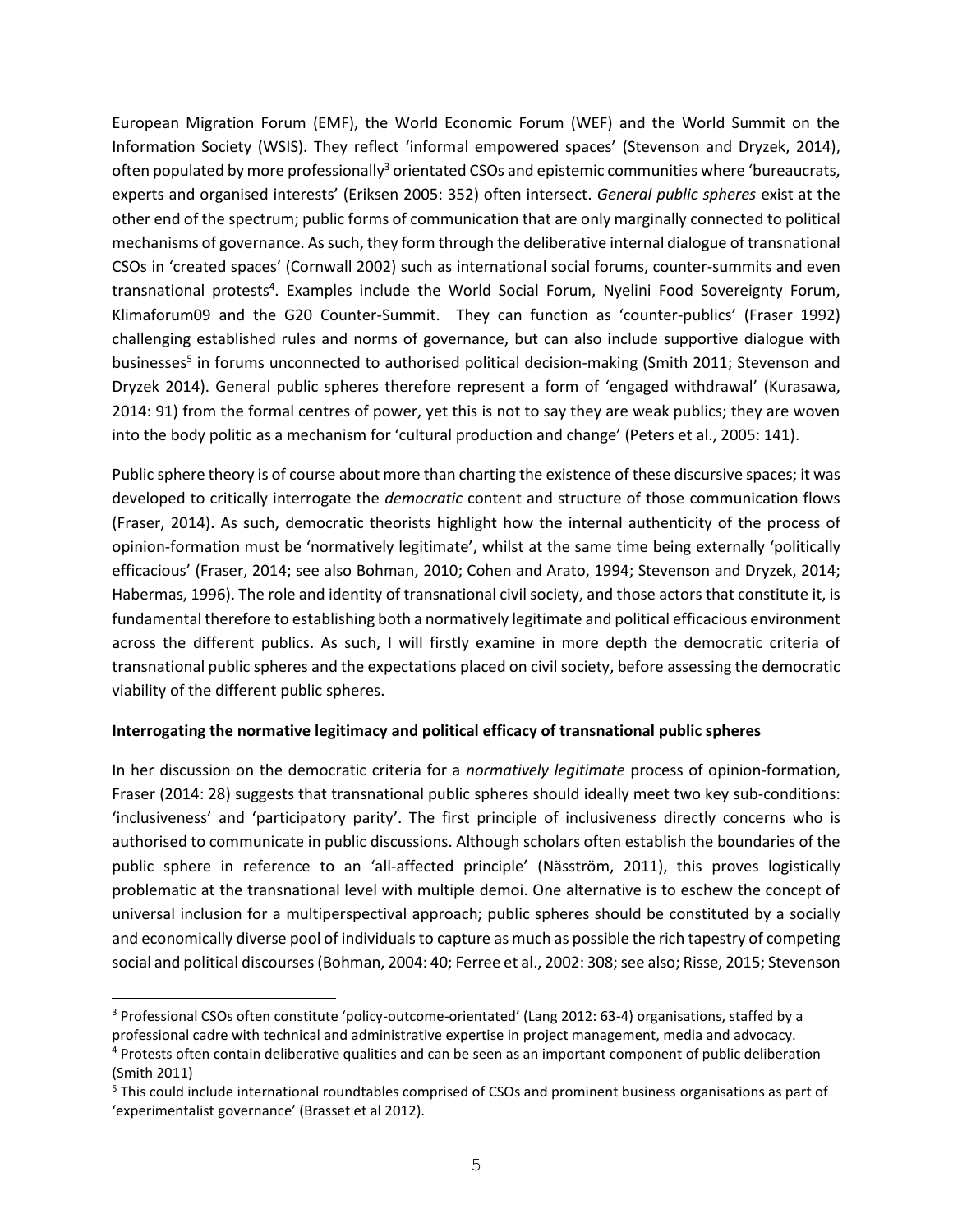and Dryzek, 2014). The second sub-condition of 'participatory parity' focuses upon *how* individuals can fully engage in the process of opinion-formation unimpeded. This requires building public space where all can express and challenge viewpoints, as well as "dismantling institutionalized obstacles that prevent some people from participating on a par with others" (Fraser, 2008: 405) Public sphere theorists often allude to the importance of *democratic deliberation* as a process of collective decision-making that can radically empower public discussion (Bohman, 2007; Samhat and Payne, 2003; Steffek et al., 2010). A deliberative approach stresses the importance of the participation of all who stand to be affected by a decision, where inequalities amongst interlocutors should be "unbracketed" (Fraser, 1992: 120) to reveal distortions in parity, with new mechanisms developed to compensate. Deliberation is thus designed to minimise strategic communication and enhance the possibility of persuasion by the 'force of the better argument' (Habermas, 1996).

How can CSOs improve both the inclusiveness and participatory parity of transnational public spheres? An inclusive public sphere that is "lively, diverse and innovative" (Calhoun, 2011: 321) is firstly dependent upon the ability for CSOs to accurately represent heterogeneous grievance claims within, and across, national publics. These organisations effectively act as 'self-appointed representatives' for a variety of domestic constituencies; their democratic credentials can be measured by how far they provide political 'voice' for those individuals and communities "where electoral constituencies fail to coincide with those affected by collective decisions" (Montanaro, 2012: 1094; see also Saward, 2008). Secondly, CSOs are not simply an assemblage of 'black boxes' that interact independently of each other. They are often enmeshed within complex transnational networks that are riven with competing interests across asymmetrical resource bases. It is important that discursive environments established through these "polycephalous networks" (Olesen, 2005: 427) do not result in a form of "skewed-representation" (Montanaro, 2012: 1105) where some organisations are filtered out from these spaces. Where state and CSO representatives meet at the formal sites of deliberation, special arrangements should be made to enhance the inclusion of economically disadvantaged CSOs for a full spectrum of representation (Nanz and Steffek, 2005: 377).

When it comes to ensuring the 'participatory parity' of public spheres through the institutionalisation of democratic deliberation, scholars tend to view civil society as a natural conduit for communicative argumentation (Risse, 2000). Whilst many individuals within CSOs might engage in deliberative practices, the organisations themselves and the networks they inhabit are not necessarily deliberative agents (Brassett and Smith, 2010). CSOs are just as equally the sites of strategic communication, often as a result of increasingly professional actors that inhabit policy-orientated transnational advocacy hubs. Tensions can exist across networks when agenda-setting is dictated by vertical 'insider' organisations at the expense of horizontal 'outsider' organisations(Tarrow 2005). Implementing internal deliberative practices both across and within networks is therefore essential to ensure that the agenda-setting process is communicatively driven whilst diluting the influence of powerful gatekeepers (Della Porta and Rucht, 2013). CSOs that operate within the formal spaces of international regimes also need to be protected from the possible 'centripetal and colonizing' (Kurasawa, 2014: 85) effects of being drawn into political spaces that might dilute communicative practices whilst undermining accountability chains to the periphery. At the same time, these organisations should not merely play the role of observers, but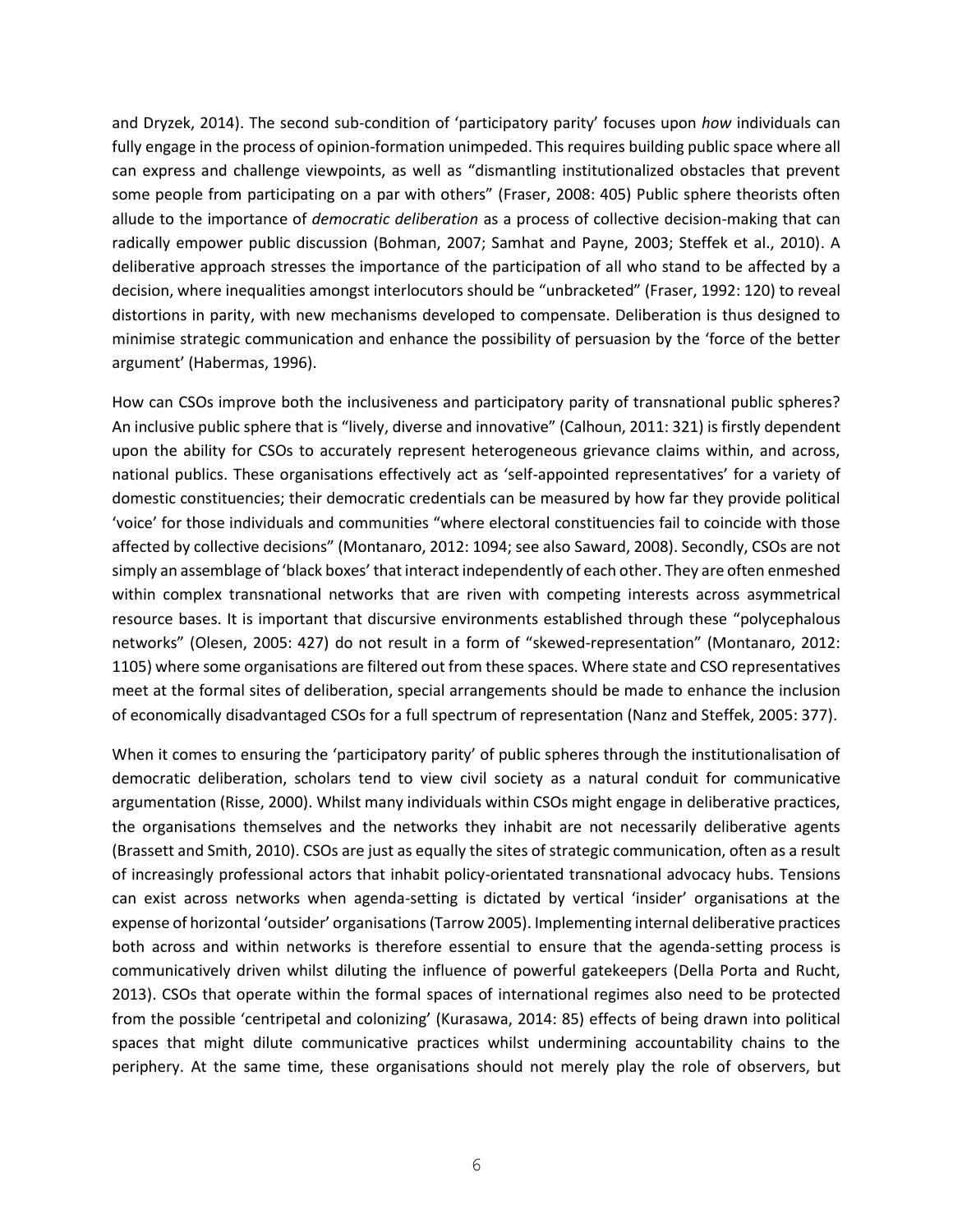deliberate in key meetings in order to subject decision-making to stronger public argumentation rather than typical strategic policy-making (Deitelhoff and Müller, 2005; Nanz and Steffek, 2005; Risse, 2000)

In order for transnational public spheres to be *politically efficacious* and fulfil the second criteria for democratic authenticity, they must be able to connect CSO-mediated public communication to the transnational sites of political authority. As Habermas (1996) argues, the ability to detect and identify social and political problems through opinion-formation is only the first step, public spheres need to convincingly amplify and thematize these problems in order for them to be "taken up and dealt with by parliamentary complexes" (1996, p359). Fraser (2014: 31) suggests that this should be thought of as the 'translation' sub*-*criterion for public spheres; being able to convert the communicative power of public opinion into the administrative power of legally binding frameworks. This sub-criterion might be too demanding for practical applicability, however, given the lack of a global parliament. Nash (2014) suggests that a more fruitful alternative might be to think of political efficacy as 'usefulness'; measured by the extent that transnational civil society can meaningfully *influence* sites of political authority. Nanz and Steffek (2005) similarly argue that political efficacy should be measured by how 'responsive' these sites of political authority are to the demands of transnational civil society. They suggest that low levels exist when the concerns and positions of CSOs are not discussed and medium levels when policy-makers attempt to 'justify' their proposals with reference to CSO concerns. Of course, justification may simply be rhetorical, therefore higher levels can be observed when policy-makers actually 'adjust' their positions and either adopt CSO concerns in part or whole, or bring those concerns onto new political agendas(2005: 376). Responsiveness can be traced by engaging in content analysis comparing CSO written and oral statements with the political output in international organisations, or through participant observation to record when persuasive public discourses are taken up by policy-makers (Dany, 2008; Nanz and Steffek, 2005; Steffek et al., 2010; Stevenson and Dryzek, 2014).

Although these indicators are helpful in assessing the overall democratic authenticity of transnational public spheres, Conway and Singh (2009) argue that we should not uncritically assume that the coconditions of normative legitimacy and political efficacy can be met across different types of public spheres. This is a pertinent point; how 'democratic' are the general, segmented and strong publics present in global politics today? I will now turn to a brief empirical examination of the different public spheres in light of these indicators, and demonstrate how that they do indeed reflect different democratic strengths and weaknesses.

#### **Transnational public spheres in practice: Measuring democratic authenticity**

In recent years CSOs have gained increasing access to intergovernmental conferences, summits, committees and conventions; creating *strong public spheres* at the very centre of international regimes. CSOs are increasingly able to present documents, deliberate on drafts, and offer statements throughout the formal negotiations over new legislation and regulative frameworks (Brem-Wilson, 2017; Orsini and Compagnon, 2013; Stevenson and Dryzek, 2014). Despite the increased presence of CSOs within these spaces, evidence suggests that strong public spheres can be deeply exclusive and suffer participatory deficits. CSOs are very much vulnerable to political selectivity through external accreditation policies; those organisations that do not conform to certain expectations can find themselves excluded from open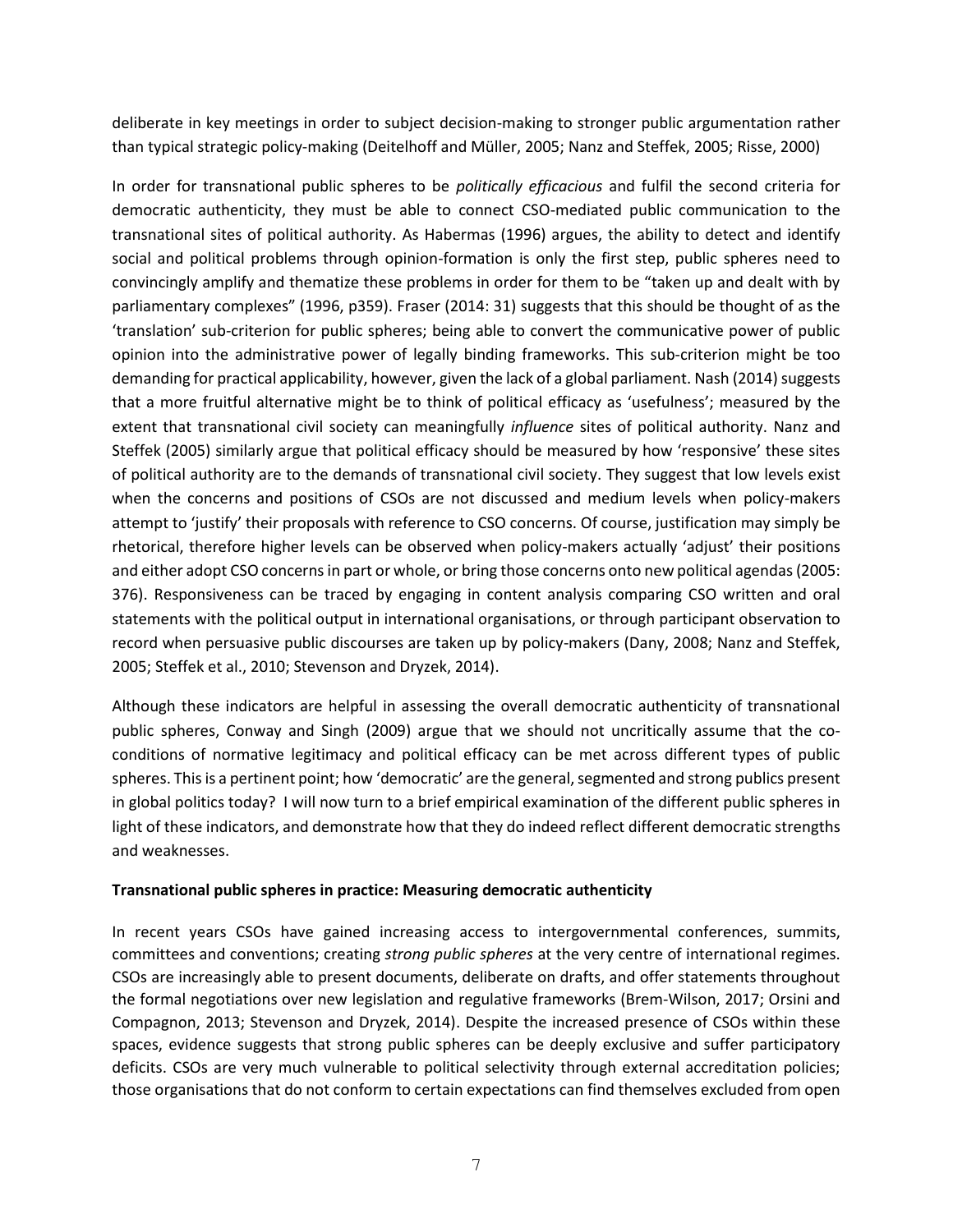sessions and their accreditation revoked (Fisher, 2010; Orsini and Compagnon, 2013; Stevenson and Dryzek, 2012). Policy-makers still have a tendency to expect CSOs to passively observe intergovernmental negotiations and report back outcomes to domestic publics, rather than actively shape the agenda. As such they can be excluded from genuine deliberation and shut out of discussions when policy-makers feel the need for 'delicate horse trading' (Böhmelt et al., 2014; Carroll, 2002: 21; see also; Dany, 2008; Eckersley, 2007; Kissling, 2013). Steffek et al (2007) edited a collection examining CSO deliberations with policy-makers across a range of intergovernmental fora and found 'disconcerting' examples of marginalisation, paternalism, loss of independence and even co-option from close collaboration with governments and international organisations. Similar conclusions have been reached by authors assessing CSO participation and inclusion across a variety of international regimes including: finance and trade (Hopewell, 2017; Kapoor, 2005; Scholte 2012;); Information and Communications Technology (ICT) governance (Cogburn 2017; Carr 2015; Dany 2012); the environment (Eckersley 2007; Fisher 2010; Bäckstrand and Kuyper 2017); and security (Atwood 2006; Kissling 2013; Wisotzki 2009). Although there is evidence to suggest that CSOs can achieve 'moderate to high levels' (Betsill and Correll, 2008) of influence and thus political efficacy during formal negotiations, there is little evidence to suggest that this has been achieved as a direct consequence of specific CSO texts, and statements deployed within negotiations. Indeed, meaningful influence is more likely a consequence of CSO frame-shaping over a longer time-span through a multitude of channels (Humphreys, 2008). In short, strong public spheres are often democratically deficient due to both distortions in the sites of deliberation, and an inability to enact collective will-formation. It is therefore understandable why a number of scholars advocate developing new institutional and legal formats, such as global parliamentary assemblies, to try and mitigate global democratic deficits (Archibugi, 2008; Falk and Strauss, 2011; Tännsjö, 2008).

What of the democratic composition of those public spheres that exist outside of the formal spaces of executive decision-making? The political efficacy of *segmented public spheres*, often comprised of powerful TANs coordinating with policy-makers in consultative environments, is perhaps easier to trace. Key human security initiatives such as the ban treaties on Landmines (1997) and Cluster Munitions (2008), and the UN Programme of Action on Small Arms (2001), were underpinned by consultative multistakeholder forums outside of formal negotiating channels (Atwood 2006; Price, 1998; Velin, 1997). Furthermore, much of the success can attributed to the campaign work of powerful TANs to help frame the debate and lobby governments for multilateral dialogue. The agenda-setting power of CSOs is often maximised outside of those channels where direct dialogue with policy-makers, the public, scientific bodies and the media can create powerful centralised campaign narrativesto push debate into the formal realm of politics (Borrie et al., 2011; Carroll, 2002; Lang, 2012). Multi-stakeholder forums are often more deliberative due to their broader consultative and non-negotiating setting<sup>6</sup>. However, more often than not, deliberation reflects an elite form of communication where 'experts and the well-educated' meet to coordinate action (Eriksen, 2005: 352; see also; Lang, 2012). There is evidence to suggest that when multistakeholder initiatives are established by participants with a strong alignment of interests, CSO dialogue is driven by large professional organisations with a lack of grassroots representation (Bäckstrand, 2006: 487-88). It was noticeable for instance that the multi-stakeholder conferences preceding the Mine Ban Treaty were overwhelmingly dominated by Northern-based CSOs (English 1998: 128). The emergence of powerful 'advocacy hubs' reflect an increasing gap between professional bureaucratic organisations and

J.

 $6$  Although as Brown (2010) highlights, even forums with deliberative safeguards can still be subject to manipulation from powerful state actors.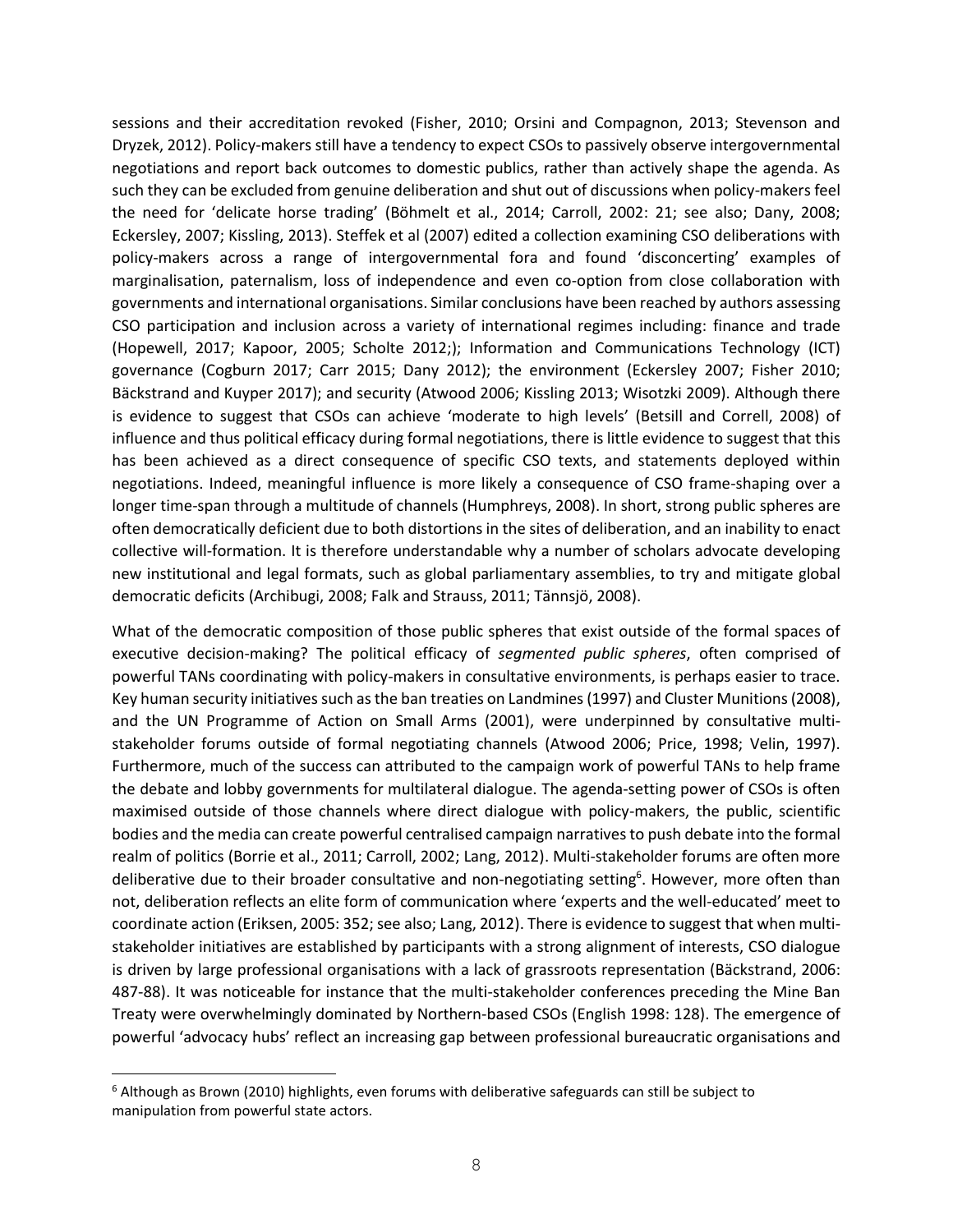those with stronger ties to public grievance claims (Ferree et al., 2002: 300 see also; Carpenter, 2014; Fernandes, 2005; Pieck 2013). Ultimately, despite the rhetoric from CSOs within TANs on being able to negotiate both invited and claimed spaces, in practice many of these organisations struggle to navigate both identities (Yanacopulos, 2015: 30).

*General public spheres* that also exist outside of formal channels, can be seen as the inverse of segmented public spheres. Those transnational forums, events and conferences that are purposively unconnected to policy-making allows CSOs to avoid being drawn into the 'institutional logics of governance' (Kurasawa, 2014: 86) and can thus potentially invigorate 'the quality of public space' (Stevenson and Dryzek, 2014: 33). Transnational Social Movements for example, often connect through physical and digital forums that prioritise marginalised voices in public deliberation (Della Porta and Rucht, 2013). Similarly, the recent explosion of Online Campaigning Organisations (OCOs) integrate virtual community building tools into their organisational frameworks to further de-territorialise public forms of communication (Yanacopulos, 2015). The World Social Forum and its regional deliberative spin-offs, utilise innovative 'open space' (Rucht, 2012) dialogic techniques that improve both the inclusiveness, and participatory parity, of opinionformation. Despite exhibiting higher levels of normative legitimacy than the other more policy-orientated public spheres, unfortunately these spaces often lack the ability to translate public communication into political will-formation (Conway and Singh, 2009; Patomäki and Teivainen, 2004). The political efficacy of public opinion within these transnational spaces is exceptionally difficult to trace without any meaningful connection to policy-makers.

On the periphery of international regimes, segmented public spheres can generate significant political traction but often at the expense of inclusive dialogue and public agenda setting, whilst general publics can generate radically inclusive forms of public communication that are all too often isolated from political influence. If we accept that transnational public spheres constitute a 'field of discursive connections' (Calhoun, 1992: 37) then there is scope to think about the *interconnection* of these general and segmented public spheres. Given the inverse democratic strengths and weaknesses of the two sites, CSO networks that can successfully weave the two together might be able to improve both the opinion-formation, and collective will-formation, of transnational public communication. I propose to think about this interconnectivity as constituting an *informal public sphere* within international regimes where these discursive sites can generate substantial political pressure from a distance, whilst maintaining high levels of normative legitimacy. To investigate this possibility, I turn to an empirical examination of the nuclear non-proliferation regime where CSOs have traditionally struggled to generate opinion-formation and political will-formation within the formal sites underpinning the regime. The creation of CSO-led social forums and connecting multi-stakeholder conferences under the auspices of a new Humanitarian Impact of Nuclear Weapons (HINW) initiative, arguably constitutes such an informal public sphere. I argue that these dialogic spaces have had significant impact on the nuclear Non-Proliferation Treaty (NPT) whilst providing new democratic channels for public debate.

#### **From outside to inside: CSOs and strong public spheres in the nuclear non-proliferation regime**

The global nuclear non-proliferation regime comprises a broad array of international organisations, treaties, initiatives, summits and networks that govern the interconnected issue areas of nonproliferation, disarmament and the peaceful uses of nuclear technology. These 'three pillars' of the regime are reflected in the landmark 1968 nuclear Non-Proliferation Treaty (NPT) with a legally binding framework emphasizing: the non-acquisition of nuclear weapons by current Non-Nuclear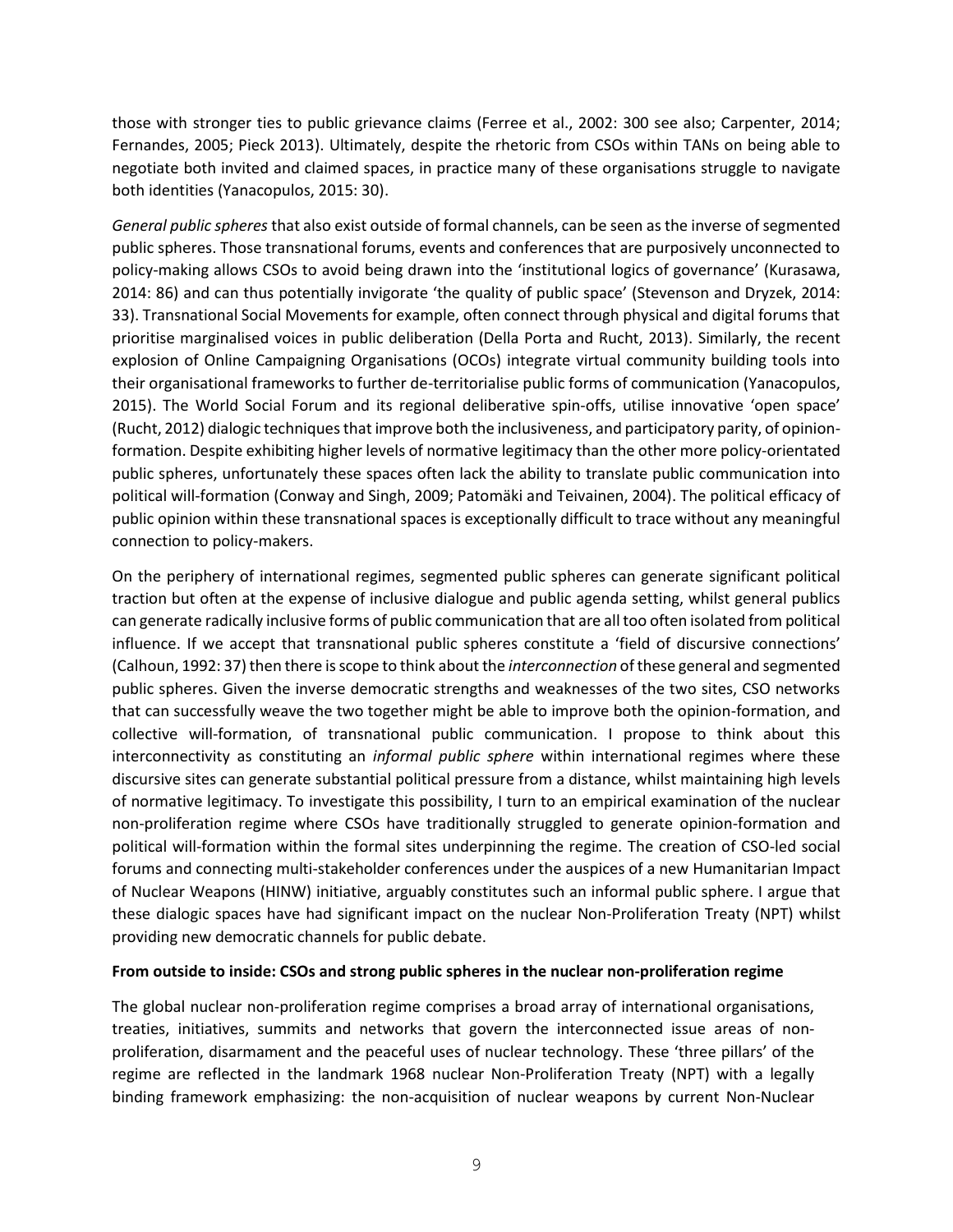Weapons states (NNWS); the denial of assistance in acquiring nuclear weapons by the Nuclear Weapons States (NWS) who also agree to eventual disarmament; and guaranteed access to peaceful civilian nuclear technology for all signatories. The NPT thus functions as the 'centrepiece' (Thakur et al., 2008: 5) of the non-proliferation regime, representing a 'grand bargain' struck between the NWS and the NNWS to work together to stop nuclear proliferation whilst moving towards complete disarmament. Whilst the treaty itself constitutes the rules and principles of the regime, it is constantly reviewed and scrutinised at a recurring quinquennial NPT Review Conference (RevCon) preceded by three separate NPT Preparatory Committees (PrepComs) to address substantive and procedural issues relating to the treaty. Historically, discussions during the RevCons and PrepComs have been steered by the NWS to focus on non-proliferation and incremental arms control to ensure strategic stability in an unstable world (Walker 2011). A substantial fracture, however, has emerged between the NWS and NNWS where the latter feel aggrieved at the slow pace of this 'incremental steps'<sup>7</sup> approach to disarmament. These states argue that they only agreed to lock themselves into a position of nuclear inferiority if the NWS would take their disarmament obligations seriously (Bukovansky et al 2012: 87). At stake is the interpretation of Article VI of the NPT concerning the pursuit of disarmament "in good faith" by the NWS. The NNWS point to the 1995 International Court of Justice's ruling on the illegality of nuclear weapons, the agreed '13 practical steps' at the 2000 RevCon and the agreed Action Plan of the 2010 RevCon, to reiterate that a concrete road-map for the *elimination* of nuclear weapons should be on the RevCon agenda. This position is often vocalised by the Non-Aligned Movement (NAM) of states and the New Agenda Coalition (NAC) who argue that elimination is entirely consistent with the promises underpinning Article VI (NPT 2015a; NPT 2015b). The frustration of the NNWS is also widely mirrored by those transnational CSOs who attempt to engage with the regime. An overwhelming majority of CSOs have long championed nuclear elimination under article VI, and feel aggrieved not to have a strong vocal presence within the RevCon debates.

CSOs were only first able to participate in the formal deliberations of the NPT at the 1994 PrepCom where they could attend open meetings, submit documentation and brief delegates "on the margins of the Committee's deliberations" (NPT, 1994). Taking advantage of these new spaces, a group of CSOs formed an 'NGO Abolition Caucus' at the 1995 RevCon and presented an 11-point statement on the unconditional abolition of nuclear weapons. Over 200 CSOs then formed Abolition 2000; a decentralised network calling for a Nuclear Weapons Convention (NWC) to be negotiated by the end of the century (Archer 2005). A working group affiliated to the network successfully drafted a model NWC that, although submitted to the UN in 1997 by Costa Rica, received little meaningful uptake by states in the following 2000 RevCon.

Despite amassing over two thousand member-organisations, Abolition 2000 failed to achieve its timetabled NWC. However, lessons learnt from the successful International Campaign to Ban Landmines (ICBL) underpinning the 1997 Mine Ban Treaty gave impetus to the rise of a new centralised campaign advocating nuclear disarmament. The International Campaign to Abolish Nuclear Weapons (ICAN) was launched at the 2007 PrepCom, underpinned by the Nobel-prize-winning International Physicians for the Prevention of Nuclear War (IPPNW), with the ambition of reframing the discourse on nuclear weapons and promoting treaty negotiations with like-minded states. ICAN's launch

j.

<sup>7</sup> This 'building blocks' approach centres on strategic arms reductions, confidence building, and nuclear security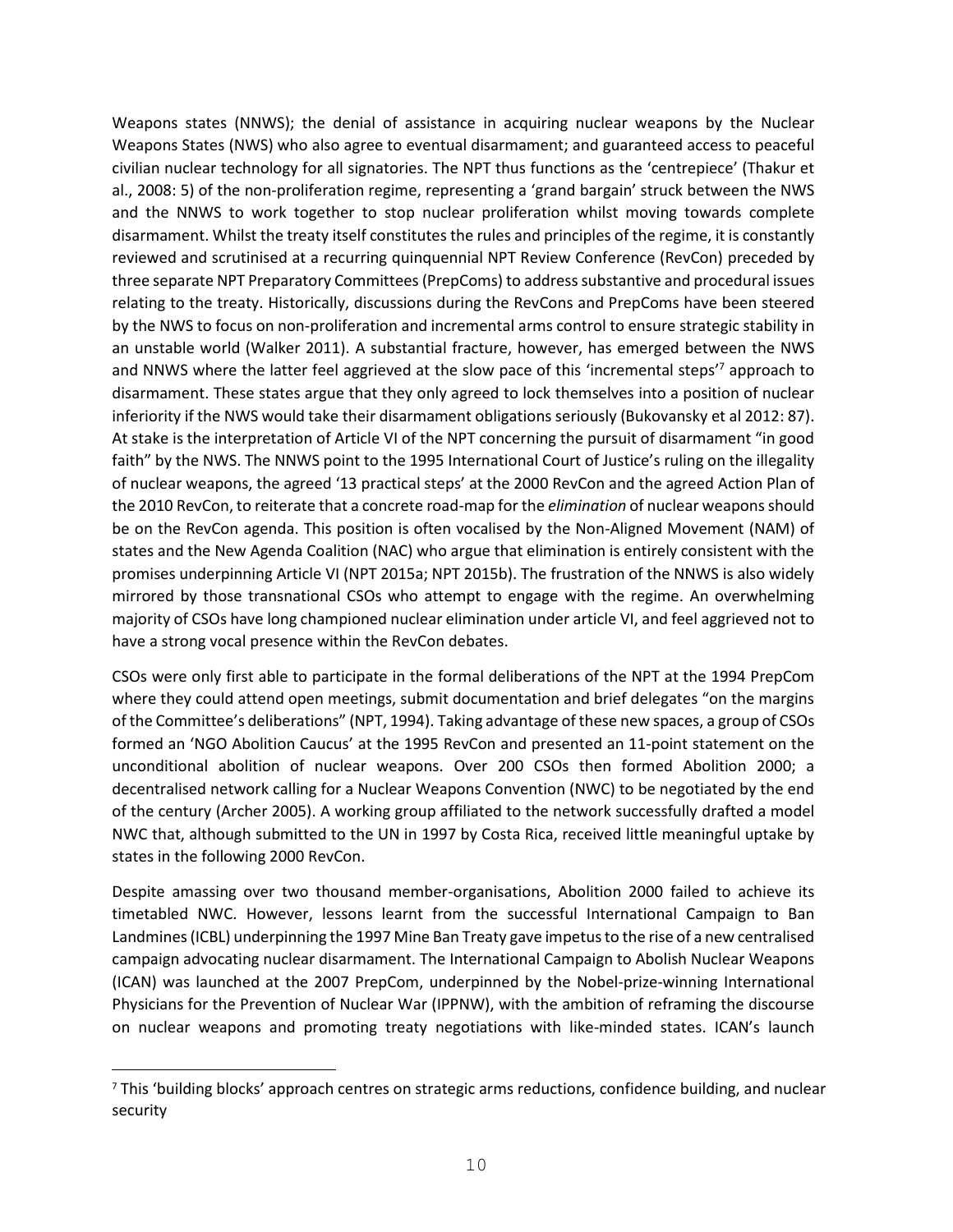coincided with new regulations at the 2007 PrepCom granting CSOs previously unheard-of access to all debates and thematic discussions with government delegates (Kissling, 2013: 58; Nordstrom, 2007: 1–2). At the same time, the original 1997 draft NWC was subsequently updated and badged under the ICAN umbrella to push for concrete elimination talks. At the 2010 RevCon, 144 states voiced strong support for kick-starting discussions on an NWC, yet despite this 'massive jump in statements' (Johnson 2010) the final consensus document made only the vaguest of passing reference to the convention (NPT, 2010b, 2010a). IPPNW bemoaned that the NWS continued to 'resist inclusion of reference to the convention' despite overwhelming calls from states and civil society (Loretz 2010). One of ICAN's campaign directors lamented the 'tired old mantra of arms control' (ICAN 2010: 24) whilst the campaign itself put out a report expressing disappointment in the current system of 'nuclear apartheid' (ICAN 2010: 1) where different standards seem to apply to different states within the NPT.

Although CSO access at the RevCons to brief delegates and 'attend deliberations' (Duarte, 2009) signifies the emergence of a strong public sphere at the heart of the regime, the *normative legitimacy* of these deliberative spaces is problematic. One of the obstacles to the production of opinionformation within the PrepCom and RevCon process, is that CSOs often remain isolated from the sites of meaningful deliberation. Kissling's (2013) analysis of the 2005 RevCon suggests that key deliberative discussions were dominated by a small core of powerful delegates who engaged in strategic bargaining behind closed doors (2013: 174). Although three of ICAN's steering group organisations made official statements at the 2010 RevCon, CSOs were not invited to join the new subsidiary bodies that had been established under each of the three main committees. ICAN's current executive director argued that a number of key revisions to draft documents were made during these closed deliberative sessions which took them outside of the realm of public scrutiny (Fihn, 2010). Similarly, only 16-20 delegates in conjunction with the RevCon president deliberated over the content of the final 2010 consensus behind closed doors (Johnson, 2010). There have been a few reform attempts to date; the Chair's draft recommendation at the 2009 PrepCom called for enhanced CSO participation, however this was heavily watered down in subsequent drafts (NPT, 2009a, 2009b). Ultimately, the key deliberative spaces within the NPT lack the meaningful participation of CSOs who remain very much 'relegated to the hallways' (Kissling, 2013: 70). Similarly, the failure of CSOs under the umbrella of both Abolition 2000 and ICAN to generate 'meaningful' debate amongst government delegates up until the 2010 RevCon, demonstrates a substantial deficit in the *political efficacy* of transnational public opinion.

Given the frustration felt by both the NNWS and CSOs at the culmination of the 2010 RevCon, ICAN joined a large number of states in exploring other avenues through which to discuss nuclear abolition. The RevCon's perceived elitism and closed networks led to calls from various organisations within ICAN for new thinking on how to open up the NPT to broader public communication and bring 'democracy to disarmament' (Duarte, 2009; Wright, 2010: 3). The campaign began internal deliberations on how to 'think outside the bomb' (ICAN 2010: 39) with regards to supporting the majority of NNWS in broadening the disarmament debate. In 2013 the opportunity arose to coorganise a set of consultative conferences known as the *Humanitarian Impact on Nuclear Weapons (HINW) Initiative*

#### **From inside to outside: ICAN and the humanitarian initiative**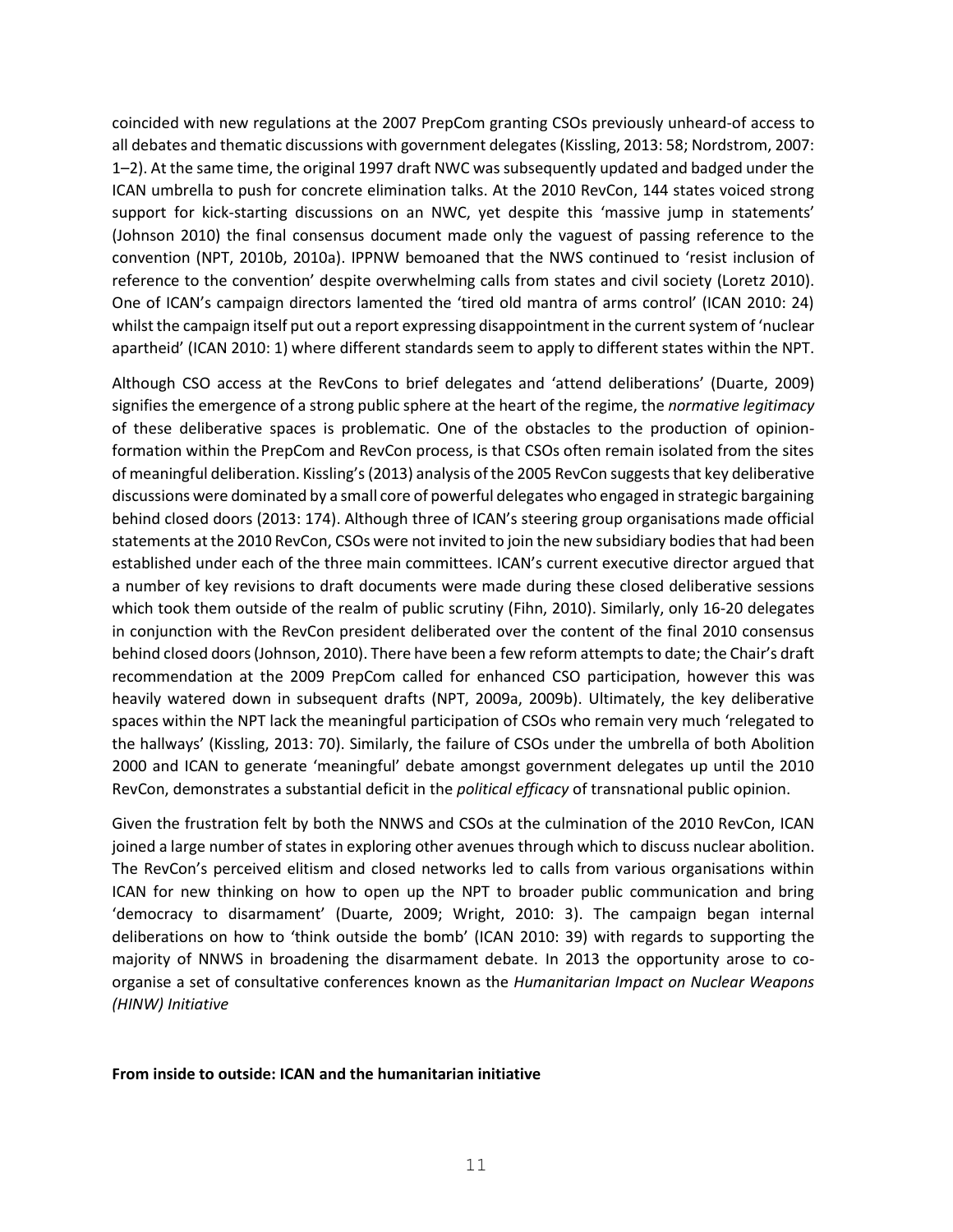At the end of the 2010 RevCon, the International Committee of the Red Cross (ICRC) managed to successfully convince Switzerland, Austria and Norway to introduce a sentence in the consensus document expressing deep concern at the 'catastrophic humanitarian consequences' of nuclear detonation (Sauer, 2015: 7–8). As a result, the ICRC in conjunction with ICAN began to heavily promote a humanitarian shift in nuclear disarmament with two key arguments, first; that the use of nuclear weapons would have such dire consequences that to use them would constitute omnicidal destruction, thus breaching all humanitarian principles. Second; in the result of a nuclear detonation, no organisation or state could effectively respond with adequate humanitarian assistance to save lives (Løvold et al., 2013: 147). This broader human security approach connecting environmental, health and humanitarian law, shifts the focus away from the strategic narratives of nuclear deterrence and back to the *public opposition* to nuclear weapons (Løvold et al., 2013: 146). The campaign undertook a two-prong approach that focused on pushing the humanitarian line with government ministries and policy-makers, whilst 'generating a groundswell of public support' (Wright, 2007) to expand the movement and consolidate pressure in support of their goals (Løvold et al., 2013: 147–149). Crucially, ICAN campaigners recognised that promoting a better understanding of the catastrophic humanitarian consequences of nuclear weapons could help to build public support towards a process to ban nuclear weapons (ICAN 2012). Concurrently a number of frustrated NNWS became interested in this humanitarian narrative and the possibility of galvanising a new perspective on disarmament. At the 2012 PrepCom, the Norwegian delegation delivered a statement inviting all states and CSOs to an informal conference on the catastrophic humanitarian consequences of nuclear engagement.

Norway hosted what was to become the first of three key HINW multi-stakeholder conferences held in Oslo (2013), Narayit (2014) and Vienna (2014) with ICAN as co-organisers. These conferences reflect the formation of *segmented public spheres*; non-negotiating, consultative and informal in nature, connecting CSOs to governmental delegates. Crucially, ICAN hosted its own ICAN Civil Society Forum (ICSF) in the days prior to both the Oslo and Vienna conferences. These forums consolidated discussion amongst ICAN organisations and activists about the upcoming HINW conferences in an open environment without political influence. As a result, the ICSFs should be seen *as general public spheres*; public communication that coalesces around common reference points but disconnected from policy-makers. This article will now turn to an examination of how the Humanitarian Initiative 2013-2014 functioned as an informal public sphere; a politically influential set of discourses emerging from the interconnection of segmented and general public spheres outside the formal channels of the RevCon. I argue that the combination of these deliberative spaces improved both the normative legitimacy, and the political efficacy, of public communication on disarmament; enhancing the democratic legitimacy of the non-proliferation regime.

#### **Informal publics and normative legitimacy: The ICAN civil society forums and HINW conferences**

In order for the humanitarian initiative to function as a credible site of opinion-formation, both the forums and conferences need to be highly inclusive with a broad range of voices of interests. It is worth therefore briefly assessing the composition of ICAN as the key transnational advocacy network functioning as the social infrastructure of these spaces. The campaign is comprised of 440 CSOs in over 100 countries that aims to strike a balance between grassroots driven organisations and professional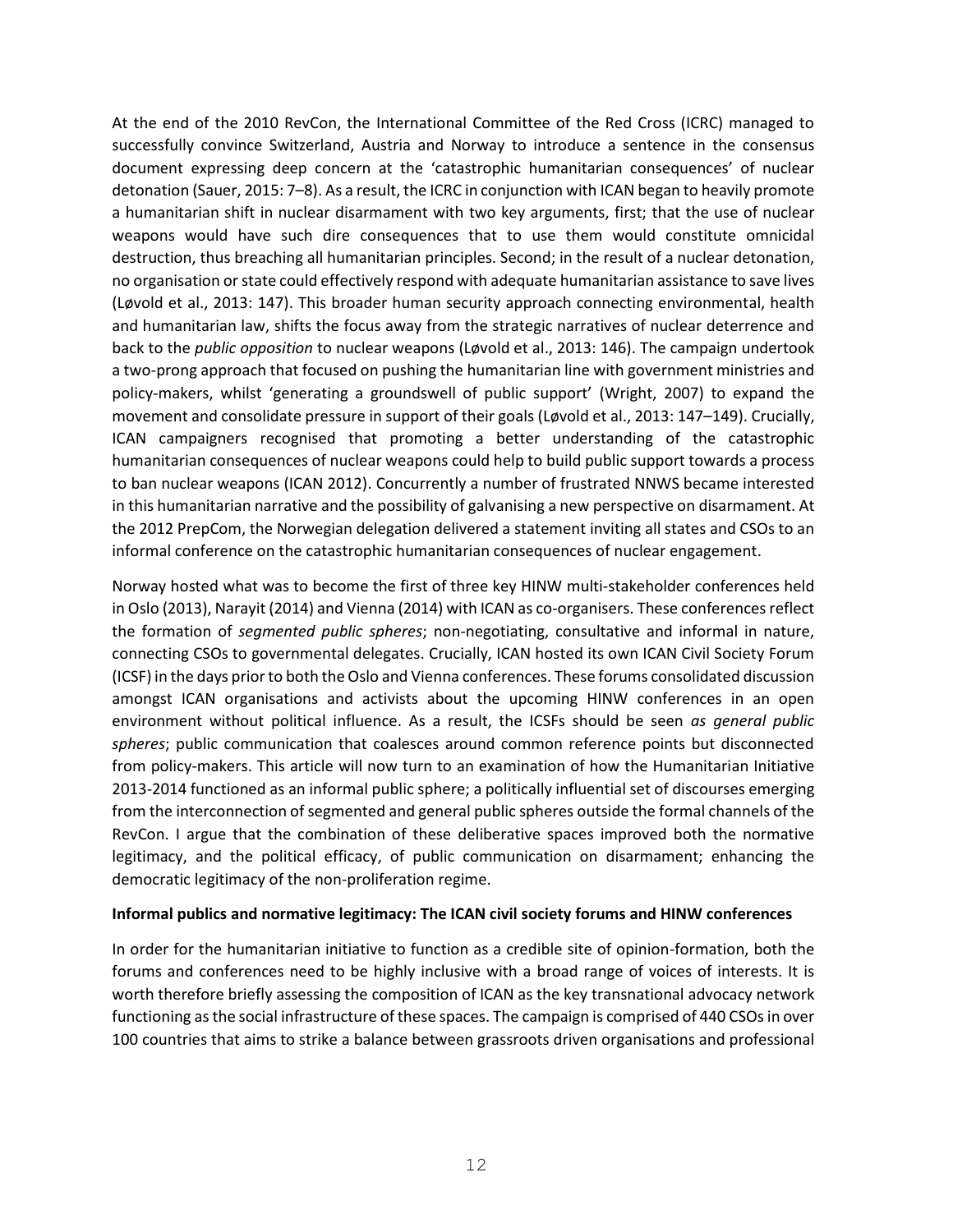advocacy organisations. This is reflected within the ten organisations<sup>8</sup> that make up the international steering committee with half drawn from key grassroots organisations within Abolition 2000 and the other half drawn from former professional advocacy organisations of the ICBL. The latter organisations helped the campaign to mirror aspects of the ICBL with a tripartite structure of partner organisations, an international steering committee, and an independent secretariat (Interview, 2016c). At the same the campaign wanted to develop an intentionally 'flexible and nimble' (ICAN 2012) administrative infrastructure with important channels for public feedback and local consultation with grassroots organisations. Furthermore, the campaign comprises a diverse mix of humanitarian, environmental, and development organisations, and actively prioritises links with individuals in the Global South to improve representation (Interview, 2015b, 2016c). In Oslo 2013 at the first set of forums and conferences, ICAN presented itself to states as both a 'legitimate global voice' as well as a 'serious governmental partner' (Interview, 2015b).

The ICAN Civil Society forums in Oslo (2013) and Vienna (2014) took place over two days directly preceding the HINW conferences, drawing an unprecedented number of CSOs; the forum in Oslo drew over 500 participants whilst the final forum in Vienna hosted over 620 participants from 100 organisations in over 70 countries. The steering group organisations predominantly responsible for coordinating the forums prioritised diverse geographical representation and youth engagement. In a surprising move they ceded much of the control to younger, less experienced campaigners rather than traditional advocacy specialists and were impressed with the diversity and vibrancy of a post-cold war generation of young activists (Interview, 2015a). Although the majority of participants were from ICAN-affiliated organisations, the open-door nature of the forums brought forth parliamentarians, lawyers, scientists and religious leaders to engage with the campaign over disarmament issues.

The inclusive nature of the forums was complemented by a parity of participation amongst its interlocutors. The ICSF introduced a number of innovative discursive formats ranging from open workshops, interactive panel discussions, rapid-fire 'lightning speeches', lunchtime breakout sessions, informal meet and greet sessions, a speakers' corner and a marketplace for disseminating information (goodbyenuk.es 2014; Loretz 2013). The forum shared poetry and song, stories from the Hibakusha, Japanese survivors of the atomic bomb, as well as virtual media presentations from celebrities to religious leaders. The informal and open dialogue format reflected a 'laboratory for experimentation' (Smith et al. 2008: 41) typical of a social forum that enabled vibrant outside the box thinking on disarmament (Loretz 2013). On the second day of the forums, open-dialogue shifted to a more thematic and deliberative approach to campaign planning; breakout sessions and a special campaigners' session gave activists from several countries an opportunity to bring their local activist knowledge to the discussions (Loretz 2014). However, as is typical with a social forum, without connecting these innovative discussions to those policy-makers who determine the pathways to disarmament, the political efficacy of public communication generated was severely limited. It was only when ICAN participants introduced these discussions and innovative deliberative mechanisms

ı.

<sup>&</sup>lt;sup>8</sup> Including Acronym Institute for Disarmament Diplomacy, African Council of Religious Leaders, Religions for Peace, Article 36, International Physicians for the Prevention of Nuclear War, Latin America Human Security Network, Norwegian People's Aid, PAX, Peace Boat, Swedish Physicians against Nuclear Weapons, Women's International League for Peace and Freedom.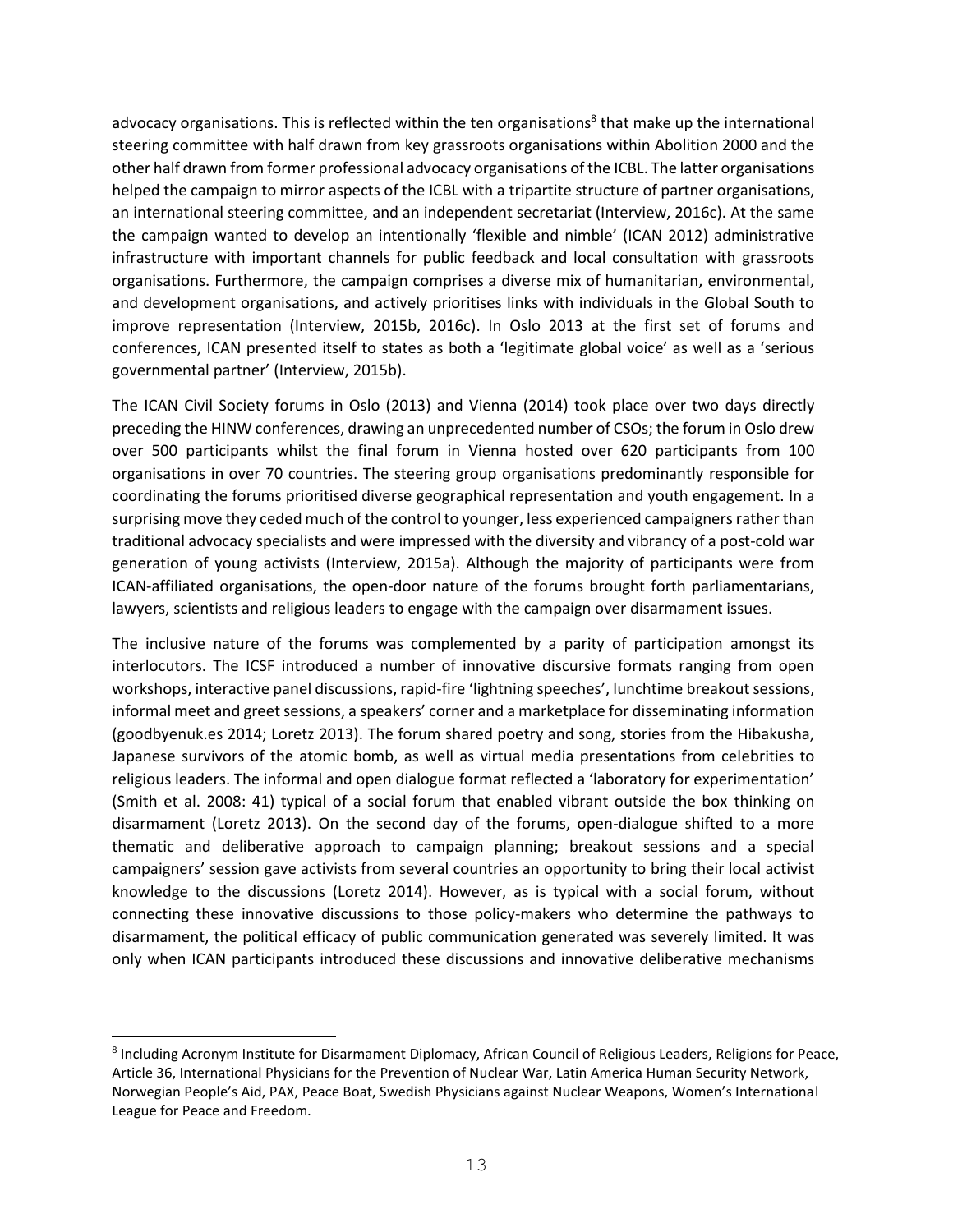into the HINW conferences that a genuine 'campaign community' with like-minded states could take root (Interview, 2015a, 2016a).

The subsequent HINW conferences in Olso (2013), Narayit (2014) and Vienna (2014) were hailed as unique in their equitable balance between CSOs and government delegates. At the first conference for example, there were 127 official CSO representatives that mirrored the 127 states present<sup>9</sup>. This is a dramatic departure from the PrepComs and RevCons in that the conference aimed specifically to engage with "audiences and participants not usually included in high-level discussions on nuclear weapons" (Williams et al., 2015: 8). ICAN, as official partners, were allotted the majority of CSO slots<sup>10</sup> ensuring a strong presence; at Oslo representatives from all bar one of the ten steering organisations participated. With limited numbers in comparison to the preceding ICSF, however, the international steering group representatives decided to prioritise youth and regional variance over traditional professional expertise even to the chagrin<sup>11</sup> of some, to ensure full representation (Interview, 2015c). Although segmented public spheres tend to reflect restricted elite-driven dialogue, this decision by the committee to prioritise broader representation drawn from the prior ICSF helped to maintain a strong transnational public presence in the conferences. In order to ensure public information about the conference could still reach those that weren't able to attend, the Women's International League for Peace and Freedom (WILPF) maintained a media presence and news digest, enhancing transparency and helping to ensure feedback from ICAN to national public spheres. State representation was equally as diverse; the HINW conferences comprised the greatest regional variance of any disarmament conference that has ever taken place (Minor, 2016). This was in large part down to the lower costs to attend, sponsorship programmes for delegates in low income countries, and the perception by many of new opportunities for dialogue outside of the formal RevCon process (Minor, 2016: 3–4). The HINW process was also unique in inviting India and Pakistan to the dialogue, giving delegates a chance to engage with two states that do not attend the RevCons being non-signatories to the NPT. By the time the 2014 Vienna conference was underway, more states (158) were present than had actually attended the 2014 PrepCom.

The substantive content of the conferences was largely generated by ICAN who used the discussions from the ICSF to integrate a facts-based approach on the consequences of nuclear detonation with government delegates. CSOs therefore brought a wealth of new views, experiences and information that government delegates had not heard before in either the PrepComs or RevCons (Gandenberger and Acheson, 2014: 6). Drawing upon the deliberative techniques of the ICSFs, ICAN participants introduced a plethora of testimonials, oral and video presentations to government delegates and had unprecedented access to them whether inside the conference venue or over informal lunches. (Interview, 2016c). This informal approach became the conference's greatest asset; smaller states on the margins could be involved in discussions without being 'locked-out' from closed-door sessions (Interview, 2016b). Indeed, ICAN was immensely successful in facilitating an environment that eschewed strategic bargaining and "encouraged small countries to speak up" (Interview, 2015c). Even

÷,

<sup>&</sup>lt;sup>9</sup> Although it should be stated that states were often represented by more than one delegate.

<sup>&</sup>lt;sup>10</sup> ICAN were allotted 100 spaces for Oslo, 50 for Nayarit but were, however, unable to select the participants for the final conference in Vienna. Although this resulted in a slight dilution of ICAN's presence in favour of more professional advocacy organisations, the format of the conference still ensured a strong deliberative structure on a relatively even playing field (Interview, 2015c)

 $11$  As a consequence of prioritising broad representation over expertise, a number of US and UK professional campaigners were reportedly unhappy at missing out (Interview 2015b).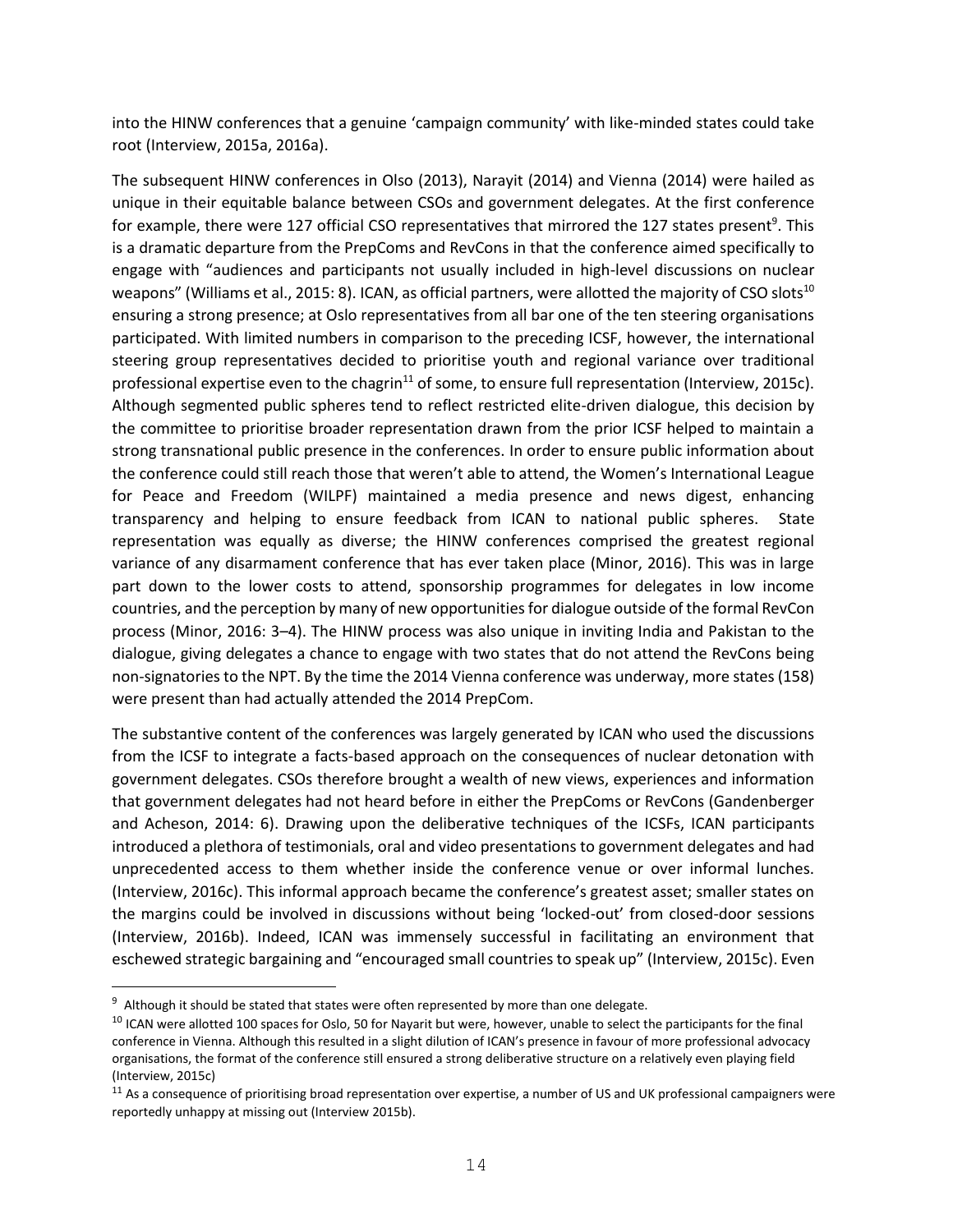those government delegates that were sceptical of the conferences and the initiative as a whole were forced to justify their positions under higher levels of scrutiny during deliberation (Interview, 2015c). ICAN's executives argued that the campaign brought a more 'dynamic dimension' (Fihn and Acheson 2013) and that the inclusion of a wider set of interlocutors at the conferences, combined with a less restrictive deliberative environment, ensured that participation was on a more even playing field than at either the PrepComs or RevCons.

In terms of the overall normative legitimacy of the Humanitarian Initiative, the ICAN civil society forums helped to create an inclusive communicative space for a broad range of individuals to openly debate the humanitarian impact of nuclear weapons. The vibrancy of these forums were reflected in the decision by the steering committee to prioritise diversity and representation over professional expertise. The substantive and procedural format from the ICSF was then integrated into the HINW conferences, contributing to a more informal deliberative environment between CSOs and government delegates to co-determine consensus on the norms and principles of the initiative.

### **Informal publics and political efficacy: The Humanitarian Initiative and the Nuclear Weapons Ban Treaty**

A useful method in attempting to measure the political efficacy of the humanitarian initiative is to trace the "responsiveness" (Kissling, 2013; Steffek et al., 2010) of executive policy-makers to public discourses introduced by ICAN organisations within the forums and conferences. This can be done by analysing the overarching themes and tracing their imprint within the political and legal output of the NPT. This section will discuss how the key focus of the Humanitarian Initiative, as both a consciousness-raising exercise in nuclear catastrophe, and a new mechanism to advance nuclear disarmament, has gained significant and unprecedented legal traction. ICAN and its vast network of CSOs that have long campaigned for concrete legal measures towards disarmament have in fact proven extremely successful in influencing the regime.

The immediate outcome of the final HINW conference was a surprise announcement by the Austrian government of a new 'humanitarian pledge' to fill the legal gap for the prohibition and elimination of nuclear weapons. This unexpected decision was met with delight from members of the ICAN steering group who were worried about the possible last-minute dilution of agreed outcomes amongst states (Interview, 2015a, 2015c). The pledge quickly gained momentum and was endorsed by 127 countries committed to the stigmatisation, prohibition and elimination of nuclear weapons, and calling on NPT signatories to fully implement their disarmament obligation under article VI. Crucially, the success of the HINW conferences opened up the door "to move beyond fact-based discussions on the effects of nuclear weapons to the start of treaty negotiations" (ICAN, 2015). The pledge therefore both legitimised and empowered discussion towards a legally binding framework for the elimination of nuclear weapons.

This momentum would not be carried through the 2015 RevCon, however, where despite a full ICAN presence complementing a majority of NNWS in calls for legal negotiations on humanitarian grounds, the final consensus draft only referred to the humanitarian initiative as informative rather than affectual (NPT, 2015c, 2015d). A participant from ICAN's International steering group called the draft RevCon consensus document "anti-democratic and non-transparent" (Acheson 2015a) reflecting the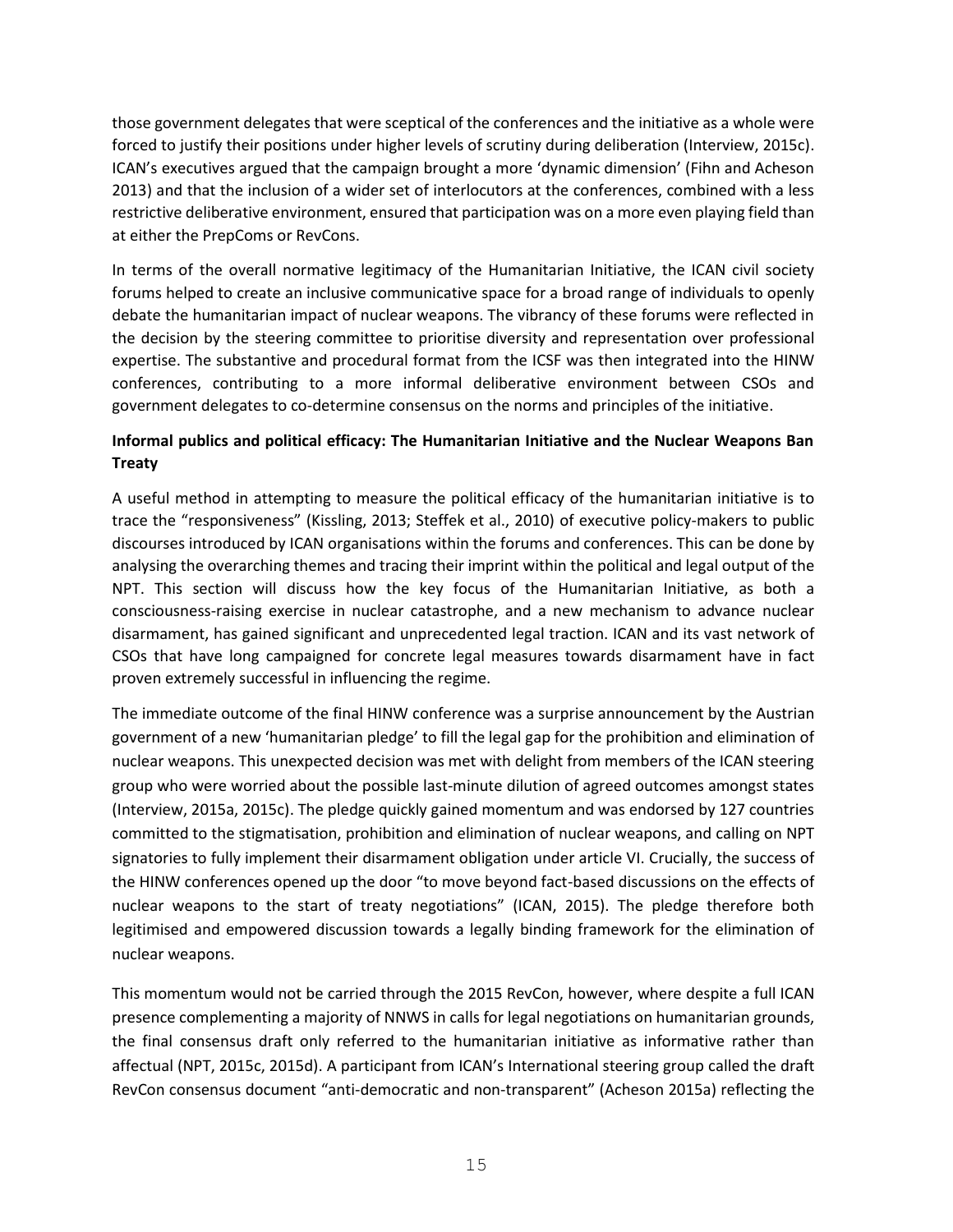views and interests of the NWS with no meaningful discussion on disarmament. The conference was dominated by small group deliberations between main committee chairs which made it "extremely difficult for small delegations from developing countries (and impossible for civil society) to participate" (Acheson 2015b). As such ICAN members found themselves resorting back to direct advocacy within the RevCon with a 'business as usual'(Interview, 2016a) attitude reflecting the same obstacles to deliberation as in the previous RevCons.

Despite this, the NNWS states were undeterred. In December 2015 the UNGA passed two key resolutions that further enhanced the legitimacy and efficacy of the Humanitarian Initiative. Firstly, resolution 70/48 was passed by 139 states (83% of the UNGA) officially endorsing the Humanitarian Pledge. Secondly, resolution 70/33 established an Open-Ended Working Group (OEWG) throughout 2016 to look into the possibilities for concrete measures to achieve multilateral nuclear disarmament. This working group was 'underpinned' (UNGA, 2016: 4) by the humanitarian initiative and was effectively seen as a 'preparatory forum for treaty negotiation' (Interview, 2015c). The final report included a call by a large majority of states and CSOs to convene a UN conference in 2017 to launch negotiations on a Nuclear Weapons Ban Treaty. In October 2016, the First Committee of the United Nations overwhelmingly passed resolution 71/258 (123 states in favour, 38 against, 16 abstentions) to begin negotiations. The resolution established an open UN negotiating conference that took place intermittently over 20 days from March 2017 to July 2017. Throughout the draft legislation states lobbied to introduce the language of the humanitarian initiative (Patton and Pytlak 2017: 3) as the rationale from which to frame the global ethical imperative for a nuclear free world. Finally in July 2017, the final text on the Treaty for the Prohibition of Nuclear Weapons was officially adopted (122 states in favour, 1 against, 1 abstention) with the humanitarian initiative boldly cited within the second paragraph of the preamble.

ICAN may not have been as directly influential in the formal sites of power such as at the RevCons and even the latest UN conference negotiating the text of the treaty, but undoubtedly their work on framing and shaping the Humanitarian Initiative was critical. Indeed, at the organisational meeting for the UN conference on treaty negotiations, the Irish delegation reflected that negotiations would simply not have occurred "without the support and advocacy of our civil society partners" (Pytlak and Acheson, 2017). The development of the Nuclear Weapons Ban Treaty highlights how policy-makers have been fairly 'responsive' (Kissling 2008; Steffek et al 2010) to the demands of civil society by justifying their shift towards elimination based upon the Humanitarian Initiative.

The informal and unofficial nature of the HINW conferences and subsequent prohibition treaty, has however, led to an even greater fracture between the NWS and NNWS. The former have made vocal criticisms of the HINW conferences for "divert[ing] discussion away from practical steps" (P5, 2013) in the RevCon, and that the ban treaty even "endangers the viability of the NPT regime" (NPT 2017). These states tend to see both the conferences and ban treaty as an attempt by dissatisfied NNWS and CSOs to destabilise the NPT through "forum shifting" (Helfer 2004; Orsini 2013); using alternative forums to push a competing agenda on disarmament. However, I would argue that for ICAN and the majority of NNWS, the conferences and ban treaty reflect what Orisni (2013) describes as "forum linking"; creating new spaces designed to complement and enhance RevCons discussion on article VI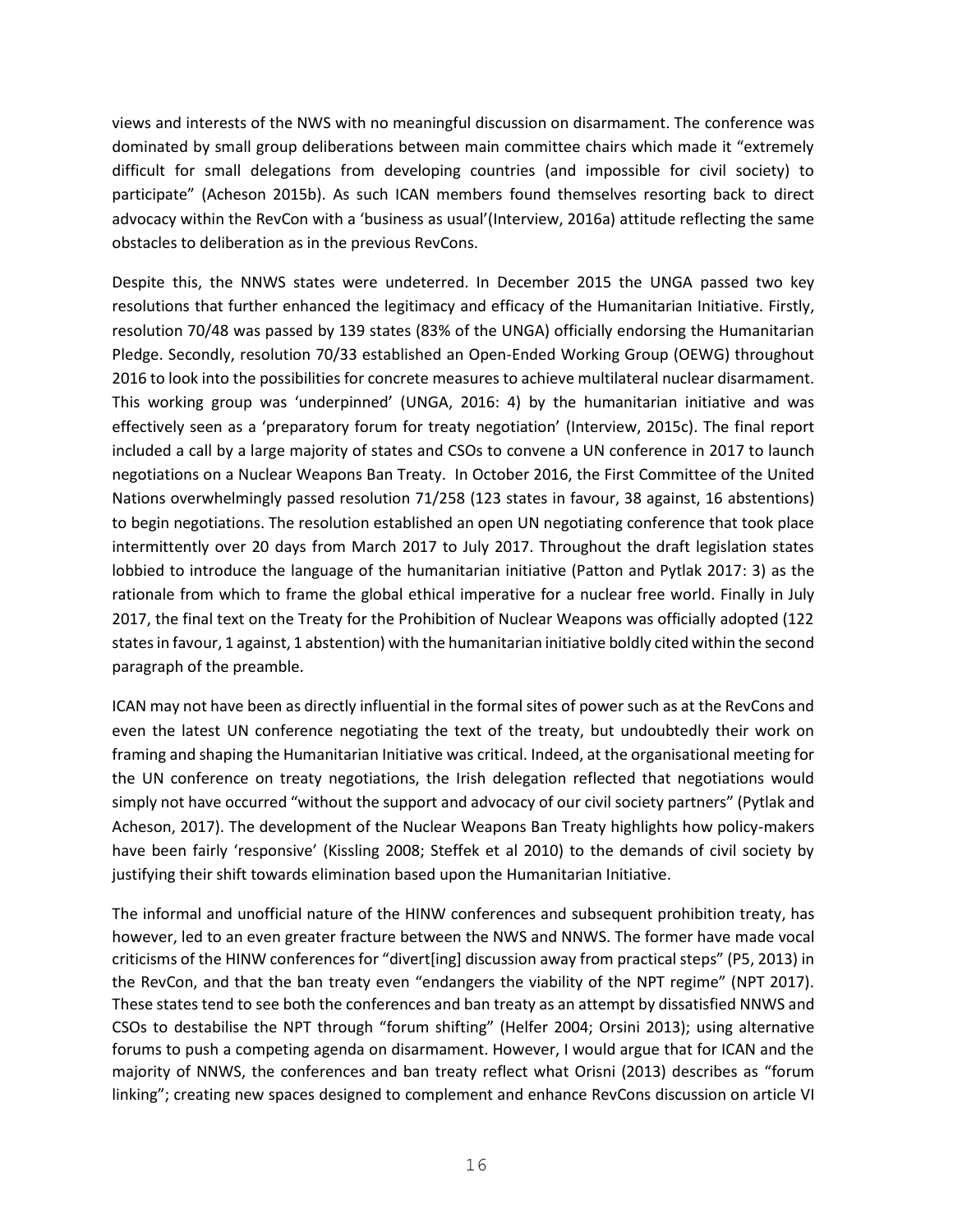of the NPT. It was the decision of the NWS not to attend the first two HINW conferences or the UN OEWG; ICAN organisations and the NNWS retained a full presence in all the different disarmament fora.

The RevCon is still therefore the deliberative centrepiece of the NPT; the ICAN steering committee and member organisations attend with much passion even in the face of a conference that remains the preserve of realpolitik. Yet the innovative shift by ICAN and a core group of NNWS to co-develop new informal spaces and also to host open-dialogue forums preceding them, demonstrates the important *democratic qualities* of the Humanitarian Initiative. As an informal public sphere, comprised of interconnected segmented and general public spheres, deliberative debate was inclusive and participatory, whilst at the same time imprinting a more public-orientated political outcome in the form of the Nuclear Weapons Ban treaty.

### **Concluding thoughts**

Transnational public debate continues to be marginalised within the RevCons and PrepComs at the centre of the non-proliferation regime. This is consistent with criticism of strong public spheres in general, where there are often democratic deficiencies in both the opinion-formation, as well as the political efficacy, of public communication. The rise of multi-stakeholder initiatives and more informal dialogic spaces on the periphery of international regimes offers new avenues for thinking about the important role of segmented public spheres in shaping regimes and channelling public debate through politically collaborative environments. These sites of deliberation, however, are often steered by dominant professional advocacy organisations and policy-makers through elite forms of networking. Finding mechanisms to dilute this form of communication and bolster the normative legitimacy of public communication is key to unlocking more democratic forms of governance. The humanitarian initiative may constitute a unique case where ICAN has benefited from an alignment of interests with those NNWs keen to instigate discussions over a ban treaty. Never-the-less, it demonstrates what can be achieved when public-orientated TANs establish and channel the substantive and procedural content of social forums into multi-stakeholder initiatives. Connecting segmented and general public spheres on the periphery of international regimes can help enhance the function of transnational public spheres as a democratic interface between the rule-makers and the rule-takers of global politics.

#### **Acknowledgements**

I would like to thank Anthony Burke, Lindsay Clark, Julie Gilson, Nicholas J Wheeler, Scott Wisor, Benjamin Zala, and the anonymous reviewers for helpful comments and suggestions on the article.

#### **Funding**

This work was supported by the UK Economic and Social Research Council (Grant Ref: ES/L013320/1) under the project 'Nuclear Ethics and Global Security: Reforming the Nuclear Non-Proliferation Regime' at the University of Birmingham, UK.

#### **Bibliography**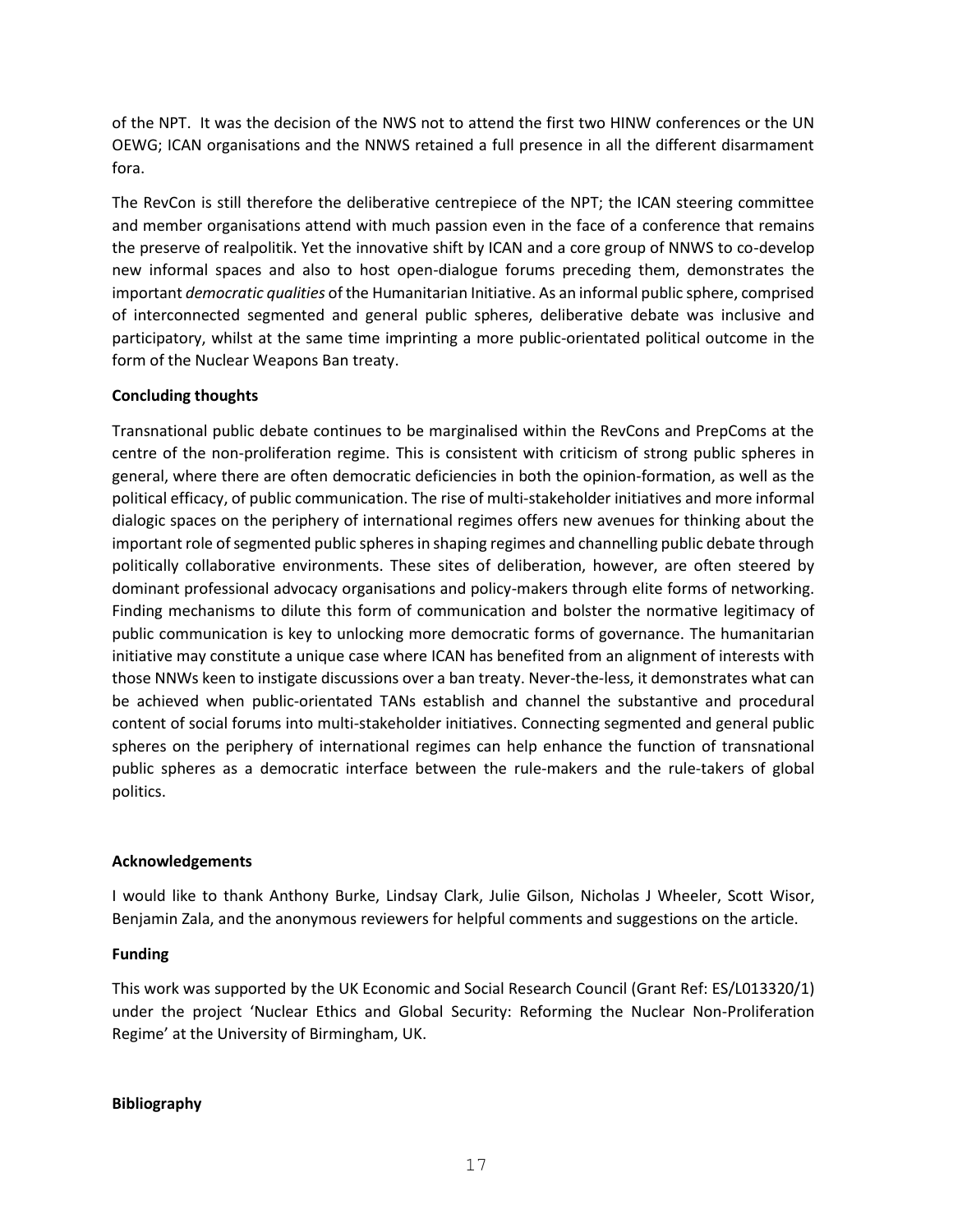- Abrahamsen R and Williams M (2014) Publics, Practices, Power. In: Best J and Gheciu A (eds), *The return of the public in global governance*, New York: Cambridge University Press, pp. 243–256.
- Acheson, R (2015a) 2015 NPT Review Conference outcome is the Humanitarian Pledge *NPT News In Review* 13:3
- Acheson, R (2015b) Editorial: Unsilencing the Majority *NPT News in Review* 13:14
- Archer C (2005) The Creation of the Abolition 2000 Network *INESAP Bulletin 25*
- Archibugi D (2008) *The global commonwealth of citizens: toward cosmopolitan democracy*. Cambridge Univ Press.
- Archibugi D, Koenig-Archibugi M and Marchetti R (eds) (2012) *Global democracy: normative and empirical perspectives*. Cambridge ; New York: Cambridge University Press.
- Atwood D (2006) NGOs and multilateral diplomacy: limits and possibilities. In: Borrie J and Randin VM (eds) *Thinking Outside the Box in Multilateral Disarmament and Arms Control Negotiations*. UNIDR, pp. 33–49.
- Bäckstrand K (2006) Democratizing global environmental governance? Stakeholder democracy after the world summit on sustainable development. *European Journal of International Relations* 12(4): 467–498.
- Bäckstrand K and Kuyper JW (2017) The democratic legitimacy of orchestration: the UNFCCC, non-state actors, and transnational climate governance. *Environmental Politics* 26(4): 764–788.
- Barnaby F (1979) Annual Report from the Stockholm International Peace Research Institute. *Bulletin of the Atomic Scientists* 35(7): 18–26.
- Benhabib S (1992) Models of Public Space: Hannah Arendt, the Liberal Tradition, and Jurgen Habermas. In: Calhoun CJ (ed.), *Habermas and the public sphere*, MIT press, pp. 73–98.
- Betsill MM and Correll E (2008) *NGO Diplomacy: The Influence of Nongovernmental Organisations in International Environmental Negotiations*. Cambridge, Mass: MIT Press.
- Bohman J (2004) Realizing deliberative democracy as a mode of inquiry: Pragmatism, social facts, and normative theory. *The Journal of Speculative Philosophy* 18(1): 23–43.
- Bohman J (2007) *Democracy across borders: from Dêmos to Dêmoi*. Studies in contemporary German social thought, Cambridge, Mass: MIT Press.
- Bohman J (2010) Democratising the global order: from communicative freedom to communicative power. *Review of International Studies* 36(02): 431.
- Böhmelt T, Koubi V and Bernauer T (2014) Civil society participation in global governance: Insights from climate politics: Civil society participation in global governance. *European Journal of Political Research* 53(1): 18–36.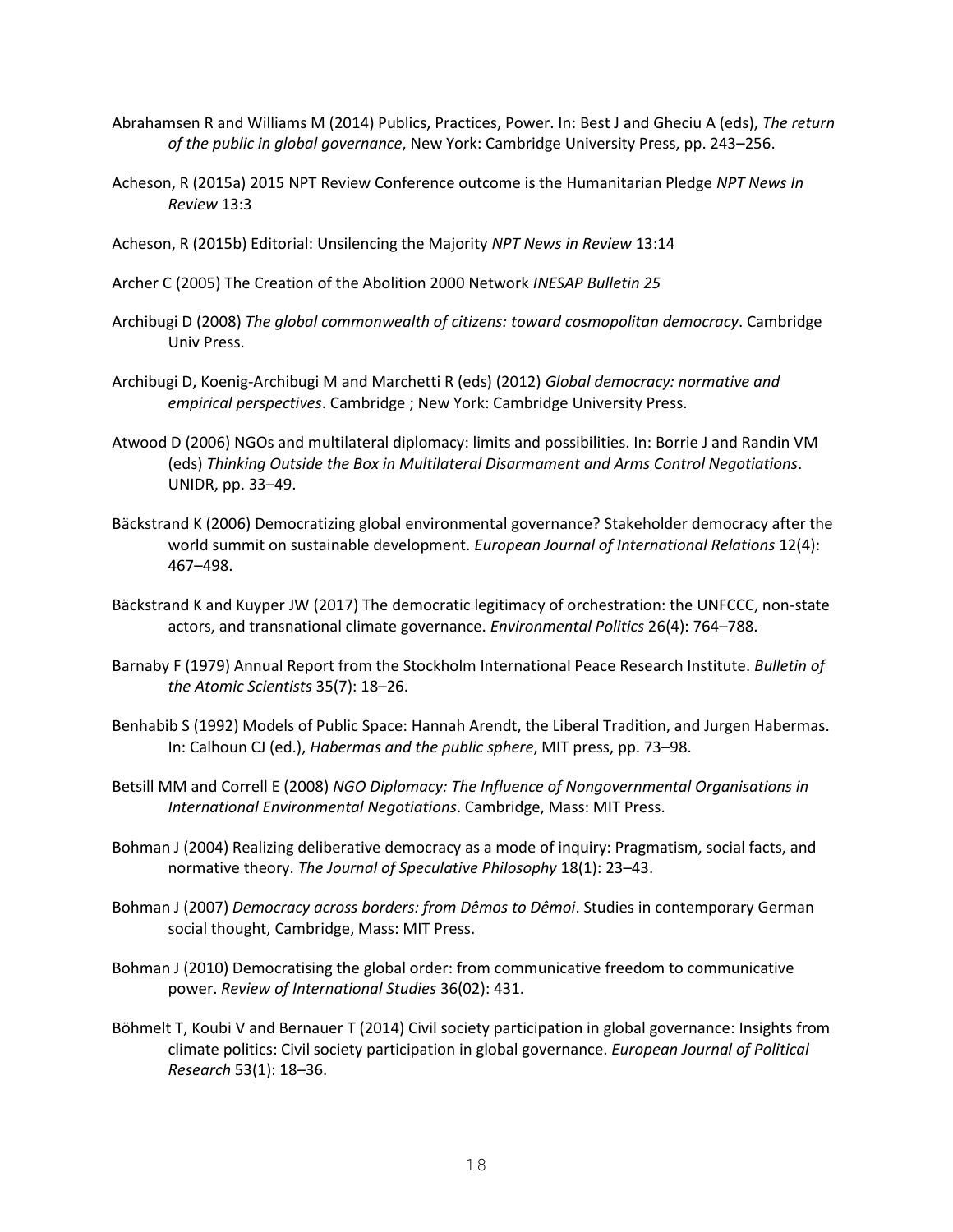- Borrie J, Brehm M, Cattaneo S, et al. (2011) Learn, adapt, succeed: potential lessons from the Ottawa and Oslo processes for other disarmament and arms control challenges. In: Acheson R (ed.), *Beyond arms control: challenges and choices for nuclear disarmament*, New York: Reaching Critical Will, pp. 197–209.
- Brassett J and Smith W (2010) Deliberation and global civil society: agency, arena, affect. *Review of International Studies* 36(02): 413–430.
- Brem-Wilson J (2017) La Vía Campesina and the UN Committee on World Food Security: Affected publics and institutional dynamics in the nascent transnational public sphere. *Review of International Studies* 43(2): 302–329.
- Brunkhorst H (2005) *Solidarity: from civic friendship to a global legal community*. MIT Press.
- Bukovansky M, Clark I, Eckersley R, et al. (2012) *Special responsibilities: Global problems and American power*. Cambridge University Press.
- Cabasso J (2010) Global Civil Society says, "It's Simple: Start Abolition Negotiations Now!". *RCW News in Review* 20.
- Calhoun C (2011) *Civil society and the public sphere*. Oxford University Press.
- Calhoun CJ (1992) Introduction: Habermas and the Public Sphere. In: Calhoun CJ (ed.), *Habermas and the public sphere*, MIT press, pp. 1–50.
- Carpenter C (2014) *' Lost' Causes: Agenda Vetting in Global Issue Networks and the Shaping of Human Security*. Cornell University Press.
- Carr M (2015) Power plays in global internet governance. *Millennium* 43(2): 640–659.
- Carroll S (2002) NGO access to multilateral fora: does disarmament lag behind? In: *NGOs as Partners: Assessing the Impact, Recognizing the Potential*, UNIDIR Disarmament Forum.
- Castells M (2008) The New Public Sphere: Global Civil Society, Communication Networks, and Global Governance. *The ANNALS of the American Academy of Political and Social Science* 616(1): 78–93.
- Cohen JL and Arato A (1994) *Civil society and political theory*. MIT Press.
- Conway J (2004) Citizenship in a time of empire: the World Social Forum as a new public space. *Citizenship Studies* 8(4): 367–381.
- Conway J and Singh J (2009) Is the World Social Forum a Transnational Public Sphere?: Nancy Fraser, Critical Theory and the Containment of Radical Possibility. *Theory, Culture & Society* 26(5): 61– 84.
- Cornwall A (2002) Making spaces, changing places: situating participation in development.
- Couldry N (2014) What and Where is the Transnationalized Public Sphere? In: Nash K (ed.), *Transnationalizing the Public Sphere*, Cambridge: Polity, pp. 43–59.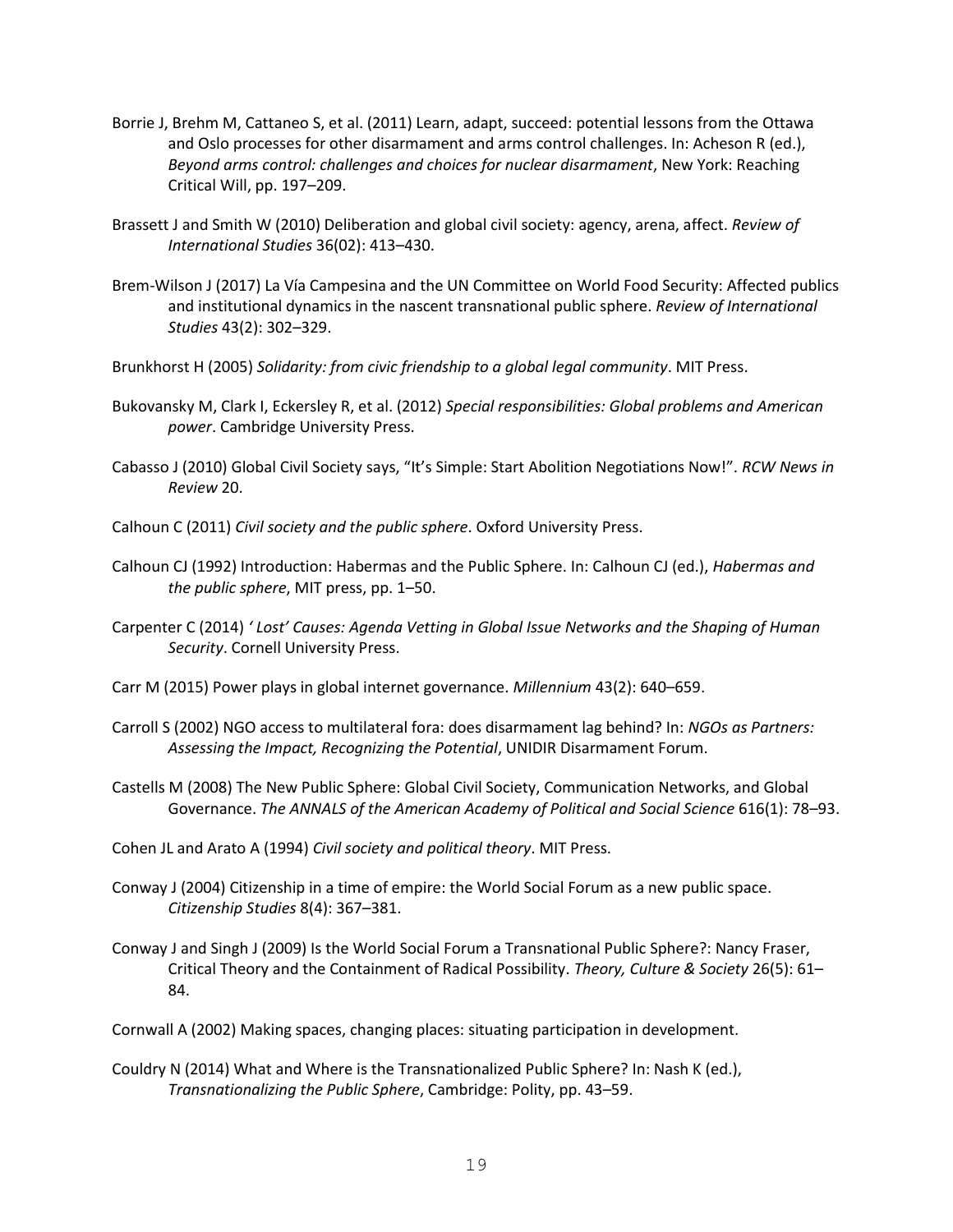- Crack AM (2007) Transcending Borders? Reassessing Public Spheres in a Networked World. *Globalizations* 4(3): 341–354.
- Dany C (2008) Civil society participation under most favourable conditions: Assessing the deliberative quality of the WSIS. *Civil society participation in European and global governance, Houndmills: Palgrave Macmillan*: 53–70.
- Dany C (2012) *Global Governance and NGO Participation: Shaping the information society in the United Nations*. Routledge.
- Deitelhoff N and Müller H (2005) Theoretical paradise–empirically lost? Arguing with Habermas. *Review of international studies* 31(01): 167–179.
- Della Porta D (ed.) (2009) *Another Europe: conceptions and practices of democracy in the European social forums*. Routledge/ECPR studies in European political science, London ; New York: Routledge.
- Della Porta D and Rucht D (2013) *Meeting democracy: power and deliberation in global justice movements*. Cambridge University Press.
- Dryzek JS (2011) Global democratization: Soup, society, or system? *Ethics & International Affairs* 25(02): 211–234.
- Duarte S (2009) Bringing Democracy to Disarmament. In: Stockholm, Sweden: Swedish Network for Nuclear Disarmament.
- Eckersley R (2007) A green public sphere in the WTO?: the amicus curiae interventions in the transatlantic biotech dispute. *European Journal of International Relations* 13(3): 329–356.
- English J (1998) The Ottawa process: Paths followed, paths ahead. *Australian Journal of International Affairs* 52(2): 121–132.
- Eriksen EO (2005) An Emerging European Public Sphere. *European Journal of Social Theory* 8(3): 341– 363.
- Eriksen EO (2009) *The unfinished democratization of Europe*. Oxford University Press.
- Falk R and Strauss AL (2011) *A Global Parliament: Essays and Articles*. Committee for a Democratic UN.
- Fernandes S (2005) Transnationalism and Feminist Activism in Cuba: The Case of Magín. *Politics & Gender* 1(03): 431–452.
- Ferree MM, Gamson WA, Gerhards J, et al. (2002) Four models of the public sphere in modern democracies. *Theory and society* 31(3): 289–324.

Fihn B (2010) Implementing the vision should not be a bridge too far. *RCW News in Review* (12).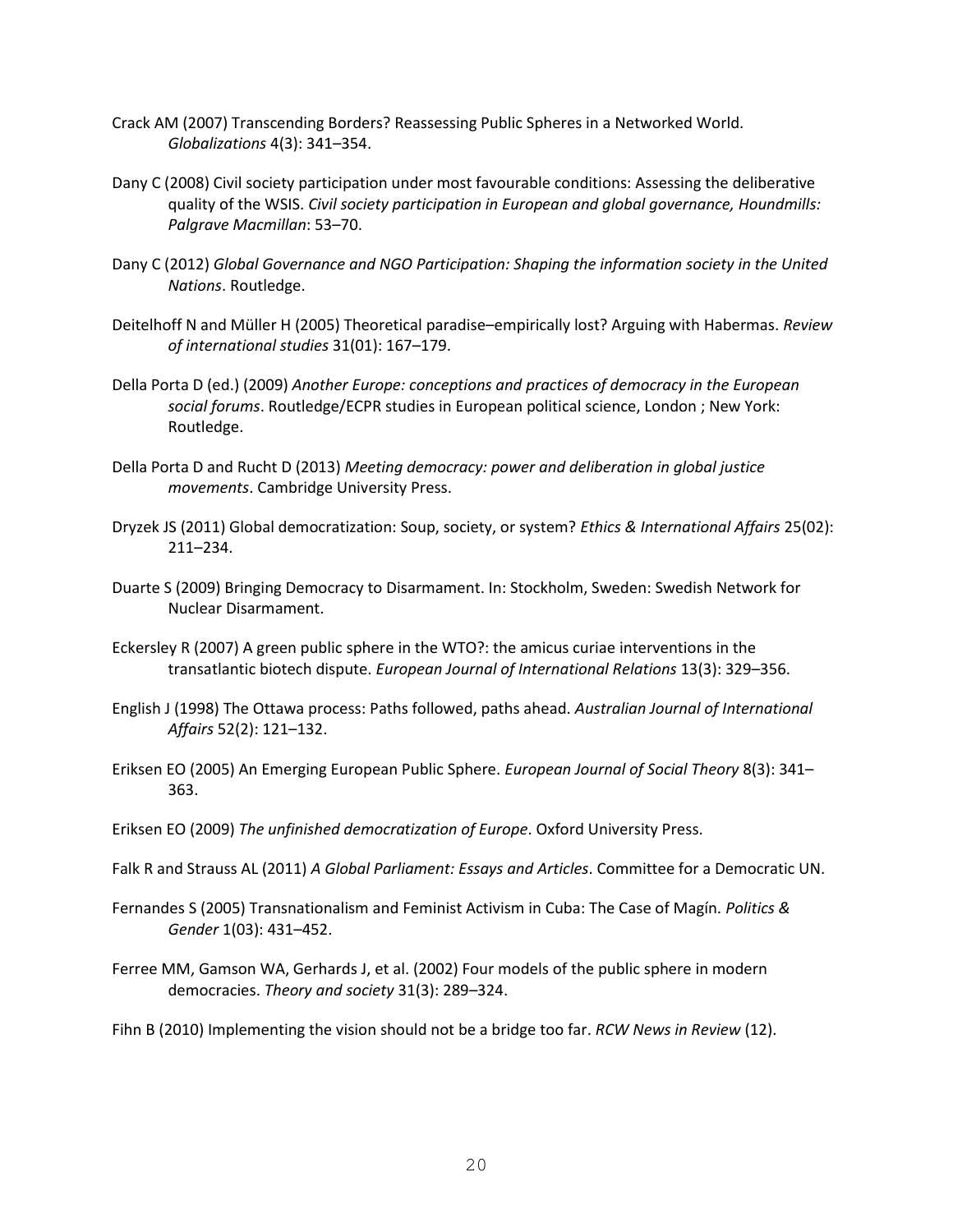- Fihn B and Acheson R (2013) *Moving towards a ban on nuclear weapons* available on the Reaching Critical Will website http://www.reachingcriticalwill.org/disarmament-fora/hinw/oslo-2013/conference-report
- Fisher C (1999) *Reformation and Resistance: Nongovernmental Organizations and the Future of Nuclear Weapons*. Washington DC: The Henry L. Stimson Center.
- Fisher DR (2010) COP-15 in Copenhagen: How the Merging of Movements Left Civil Society Out in the Cold. *Global Environmental Politics* 10(2): 11–17.
- Fraser N (1992) Rethinking the Public Sphere: A Contribution to the Critique of Actually Existing Democracy. In: Calhoun CJ (ed.), *Habermas and the public sphere*, MIT press, pp. 109–142.
- Fraser N (2008) Abnormal Justice. *Critical Inquiry* 34(3): 393–422.
- Fraser N (2014) Transnationalizing the Public Sphere, On the Legitimacy and Efficacy of Public Opinion in a Post-Westphalian World. In: Nash K (ed.), *Transnationalizing the Public Sphere*, Cambridge: Polity.
- Gandenberger M and Acheson R (2014) Highlights from the Conference. In: Acheson R (ed.), *Filling the Gap: Report on the Third Conference on the Humanitarian Impact of Nuclear Weapons*, New York: Reaching Critical Will, pp. 6–7.
- Germain R (2010) Financial governance and transnational deliberative democracy. *Review of International Studies* 36(02): 493.
- Gilman-Opalsky R (2008) *Unbounded Publics: Transgressive Public Spheres, Zapatismo, and Political Theory*. Lexington Books.
- Habermas J (1991) *The structural transformation of the public sphere: An inquiry into a category of bourgeois society*. MIT press.
- Habermas J (1996) *Between facts and norms: contributions to a discourse theory of law and democracy*. Studies in contemporary German social thought, Cambridge, Mass: MIT Press.
- Hauser GA (1998) Civil society and the principle of the public sphere. *Philosophy & rhetoric* 31(1): 19–40.
- Helfer LR (2004) Regime shifting: the TRIPs agreement and new dynamics of international intellectual property lawmaking. *Yale J. Int'l L.* 29: 1.
- Hopewell K (2017) Invisible Barricades: Civil Society and the Discourse of the WTO. *Globalizations* 14(1): 51–65.
- Humphreys D (2008) NGO Influence on International Policy on Forest Conservation and the Trade in Forest Products. In: *NGO Diplomacy: The Influence of Nongovernmental Organisations in International Environmental Negotiations*, Cambridge, Mass: MIT Press, pp. 149–176.
- ICAN (2010) *Towards Nuclear Abolition: A Report by the International Campaign to Abolish Nuclear Weapons*. ICAN.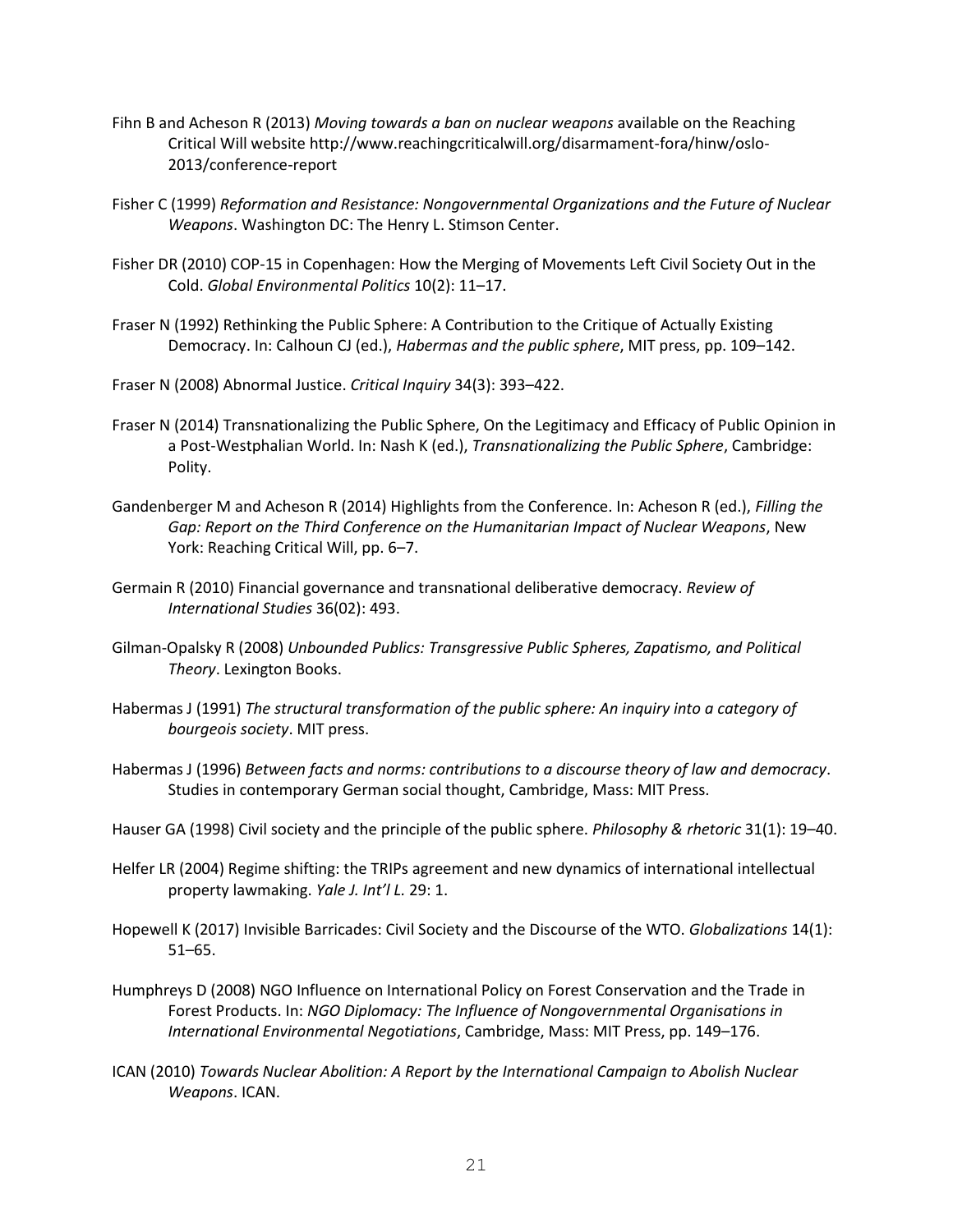ICAN (2012) *ICAN Campaign Meeting Report: Hiroshima* ICAN Geneva

- ICAN (2015) *The Austrian Pledge: Stigmatize, prohibit and eliminate nuclear weapons*. ICAN.
- Interview (2015a) Director of International CSO affiliated to ICAN, Personal Interview, 23rd February 2015.

Interview (2015b) Member of the ICAN Board of Directors, Personal Interview, March 3rd 2015.

Interview (2015c) Staff member of ICAN, Personal Interview, 23rd February 2015.

Interview (2016a) Director of an International CSO affiliated to ICAN, 10th November 2016.

Interview (2016b) Research Director of an International CSO, Personal Interview, 6th November 2016.

Interview (2016c) Senior ICAN Campaigner, Personal Interview, 9th November 2016.

Johnson R (2010) NPT one week after consensus adoption of agreed document. *Acronym Institute Blog*.

Kaldor M (2007) Reply to David Chandler. *Globalizations* 4(2): 299–300.

- Kapoor I (2004) Deliberative Democracy and the WTO. *Review of International Political Economy* 11(3): 522–541.
- Kissling C (2013) *Civil society and nuclear non-proliferation: how do states respond?* Ashgate Publishing, Ltd.
- Knopf J (2012) NGOs, Social Movements and Arms Control. In: Williams RE and Viotti PR (eds), *Arms Control: History, Theory, and Policy*, Santa Barbara: Praeger, pp. 169–194.
- Kurasawa F (2014) An Alternative Transnational Public Sphere? On Anarchist Cosmopolitanism in Post-Westphalian Times. In: Nash K (ed.), *Transnationalizing the Public Sphere*, Cambridge: Polity, pp. 79–97.
- Lang S (2012) *NGOs, civil society, and the public sphere*. Cambridge University Press.
- Lewis PM and Williams H (2013) The meaning of the Oslo Conference on the humanitarian impacts of nuclear weapons. In: Caughley T and Borrie J (eds), *Viewing Nuclear Weapons through a Humanitarian Lens*, Geneva: UNIDIR, pp. 145–157.
- Loretz J (2009) Will the NPT finally open its arms to the Nuclear Weapons Convention. *RCW News in Review* 7.
- Loretz J (2010) The Haas peace award: IPPNW's humanitarian message continues to resonate. *IPPNW Peace and Health blog*
- Loretz J (2013) No boredom in Oslo: ICAN Civil Society Forum day 2 IPPNW *Peace and Health Blog*
- Loretz J (2014) CSF Vienna—day two: the writing on the wall *IPPNW Peace and Health Blog*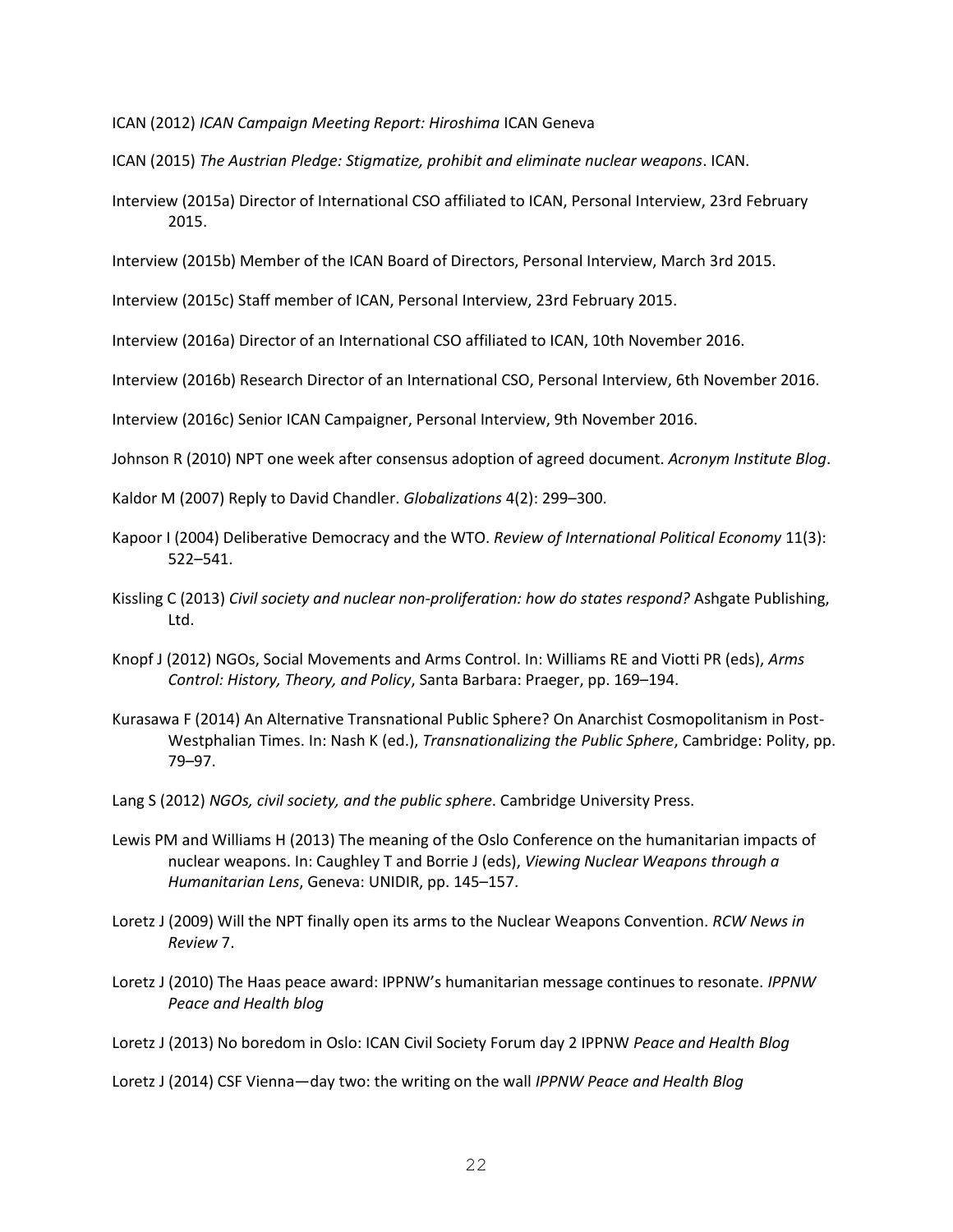- Løvold M, Fihn B and Nash T (2013) Humanitarian perspectives and the campaign for an international ban on nuclear weapons. In: Caughley T and Borrie J (eds), *Viewing Nuclear Weapons through a Humanitarian Lens*, Geneva: UNIDIR, pp. 145–157.
- McCarthy T (1992) Practical Discourse: On the Relation of Morality to Politics. In: Calhoun CJ (ed.), *Habermas and the public sphere*, MIT press, pp. 51–72.
- Minor E (2016) *Disarmament, Development and Patterns of Marginalisation in International Forums*. London (UK): Article36.
- Montanaro L (2012) The democratic legitimacy of self-appointed representatives. *The Journal of Politics* 74(4): 1094–1107.
- Muller H, Below A and Wisotzki S (2013) Beyond the State: Nongovernmental Organizations, the European Union, and the United Nations. In: Muller H and Wunderlich C (eds), *Norm dynamics in multilateral arms control: interests, conflicts, and justice*, University of Georgia Press, pp. 296– 336.
- Nanz P and Steffek J (2004) Global governance, participation and the public sphere. *Government and opposition* 39(2): 314–335.
- Nanz P and Steffek J (2005) Assessing the democratic quality of deliberation in international governance: criteria and research strategies. *Acta politica* 40(3): 368–383.
- Nash K (2014) Towards Transnational Democratization? In: Nash K (ed.), *Transnationalizing the Public Sphere*, Cambridge: Polity, pp. 60–78.
- Näsström S (2011) The Challenge of the All-Affected Principle. *Political Studies* 59(1): 116–134.

Nordstrom J (2007) Finding the Light. *RCW News in Review* (11): 1–2.

- NPT (1994) Preparatory Committee for the 1995 Conference of the Parties to the Treaty on the Non-Proliferation of Nuclear Weapons. NPT/CONF.1995/PC.II/3.
- NPT (2009a) Revised Draft Recommendations to the Review Conference. NPT/CONF.2010/PC.III/CRP.4/Rev.1.
- NPT (2009b) Second Revised Draft Recommendations to the Review Conference. NPT/CONF.2010/PC.III/CRP.4/Rev.2.
- NPT (2010a) Final Document (Volume 1). NPT/CONF.2010/50 (Vol.I).
- NPT (2010b) Report of Main Committee I: Chairman's Draft on Substantive Elements. NPT/CONF.2010/MC.I/CRP.2.
- NPT (2015a) statement by New Zealand on behalf of the New Agenda Coalition.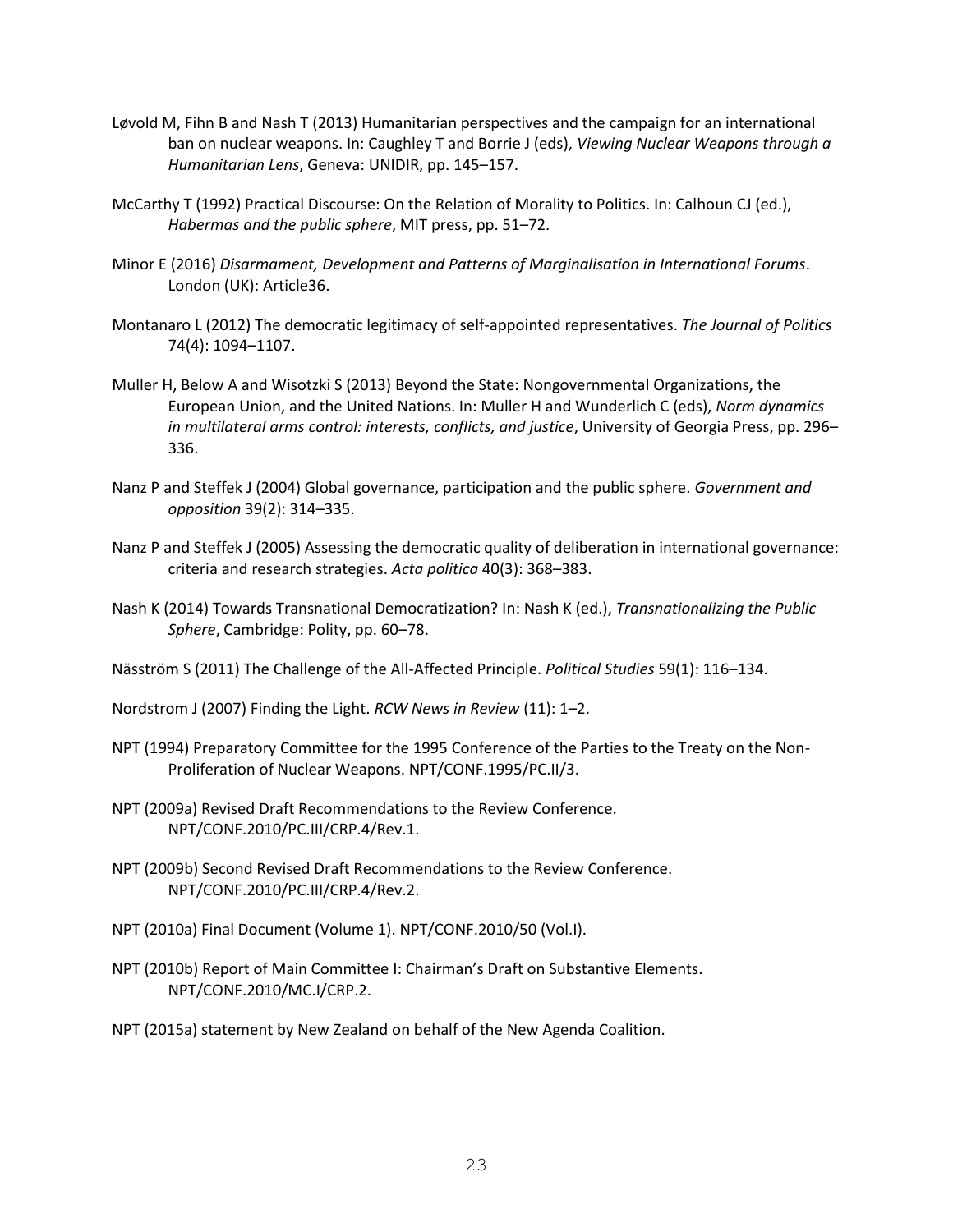- NPT (2015b) Statement by Islamic Republic of Iran on behalf of the Group of Non-Aligned States Parties at the NPT Review Conference 1 May 2015
- NPT (2015c) 2015 NPT Review Conference Joint Closing Statement As delivered by Austria.
- NPT (2015d) Costa Rica's closing statement at the 2015 Review conference of the Non Proliferation Treaty.
- NPT (2017) Statement by the Russian Federation at the Preparatory Committee for the 2020 Review Conference of the Parties to the Treaty on the Non-Proliferation of Nuclear Weapons.
- Olesen T (2005) Transnational Publics: New Spaces of Social Movement Activism and the Problem of Global Long-Sightedness. *Current Sociology* 53(3): 419–440.
- Orsini A (2013) Multi-Forum Non-State Actors: Navigating the Regime Complexes for Forestry and Genetic Resources *Global Environmental Politics* 13(3): 34–55.
- Orsini A and Compagnon D (2013) From logics to procedures: arguing within international environmental negotiations. *Critical Policy Studies* 7(3): 273–291.
- P5 (2013) P5 announcement not to attend the Oslo conference available on the Reaching Critical Will website at http://www.reachingcriticalwill.org/disarmament-fora/hinw/oslo-2013
- Patomäki H and Teivainen T (2004) The World Social Forum. *Theory, Culture & Society* 21: 6.
- Peters B, Sifft S, Wimmel A, et al. (2005) 7 National and transnational public spheres: the case of the EU. *European Review* 13(5): 139–160.
- Pieck SK (2013) Transnational Activist Networks: Mobilization between Emotion and Bureaucracy. *Social Movement Studies* 12(2): 121–137.
- Porter T (2014) Constitutive public practices in a world of changing boundaries. In: Best J and Gheciu A (eds), *The return of the public in global governance*, New York: Cambridge University Press, pp. 223–242.
- Price R (1998) Reversing the gun sights: transnational civil society targets land mines. *International organization* 52(3): 613–644.
- Pytlak A and Acheson R (2017) States discuss rules for nuclear ban negotiations, Nuclear ban organisational meeting. *Reaching Critical Will.*
- Risse T (2000) "Let's argue!": communicative action in world politics. *International Organization* 54(01): 1–39.
- Risse T (2015) *A community of Europeans?: transnational identities and public spheres*. Cornell University Press.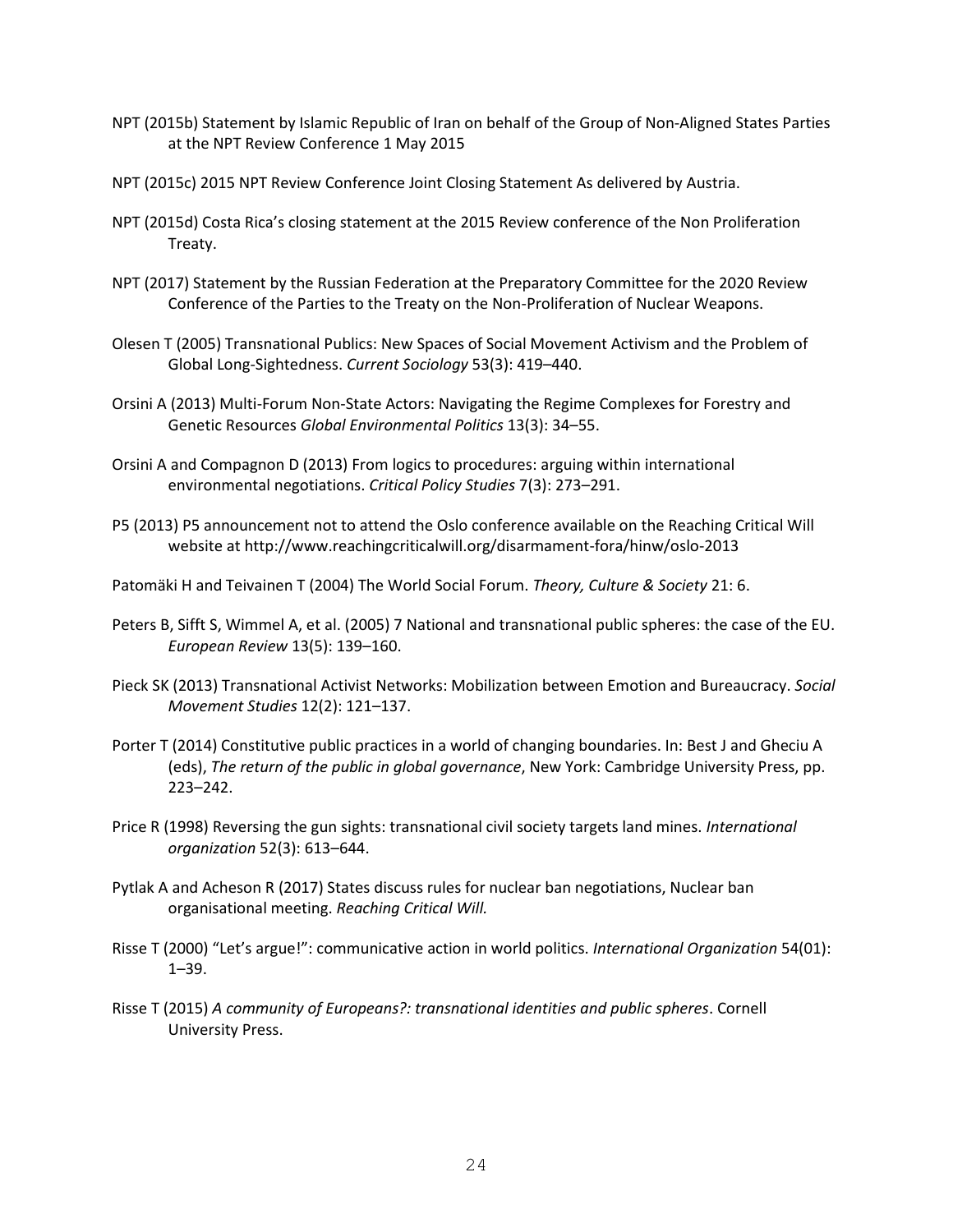- Rucht D (2012) Social forums as public stage and infrastructure of global justice movements. In: Smith J, Byrd S, Reese E, et al. (eds), *Handbook on World Social Forum Activism*, Boulder: Paradigm, pp. 11–28.
- Samhat N and Payne R (2003) Regimes, Public Spheres and Global Democracy: Towards the Transformation of Political Community. *Global Society* 17(3): 273–295.
- Sauer T (2015) *The NPT and the Humanitarian Initiative: Towards and Beyond the 2015 NPT Review Conference*. Deep Cuts Working Paper.
- Saward M (2008) Representation and Democracy: Revisions and Possibilities. *Sociology Compass* 2(3): 1000–1013.
- Scholte JA (2012) A More Inclusive Global Governance? The IMF and Civil Society in Africa. *Global Governance: A Review of Multilateralism and International Organizations* 18(2): 185–206.
- Smith W (2011) Civil disobedience and the public sphere. *Journal of Political Philosophy* 19(2): 145–166.
- Steffek J (2010) Public Accountability and the Public Sphere of International Governance. *Ethics & International Affairs* 24(1): 45–68.
- Steffek J, Kissling C and Nanz P (2007) *Civil society participation in European and global governance: A cure for the democratic deficit?* Springer
- Steffek J, Bendrath R, Dalferth S, et al. (2010) Assessing the democratic legitimacy of transnational CSOs: five criteria. In: Steffek J and Hahn K (eds), *Evaluating Transnational NGOs: Legitimacy, accountability, representation*, Springer, pp. 100–125.
- Stevenson H and Dryzek JS (2012) The discursive democratisation of global climate governance. *Environmental Politics* 21(2): 189–210.

Stevenson H and Dryzek JS (2014) *Democratizing global climate governance*. Cambridge University Press.

- Stone D (2002) Introduction: global knowledge and advocacy networks. *Global networks* 2(1): 1–12.
- Tarrow S (2005) The dualities of transnational contention:" Two activist solitudes" or a new world altogether? *Mobilization: An International Quarterly* 10(1): 53–72.
- Tännsjö T (2008) *Global democracy: The case for a world government*. Edinburgh University Press.
- Thakur R, Boulden J and Weiss TG (2008) *Can the NPT regime be fixed or should it be abandoned?* Berlin; Geneva; New York, NY: Friedrich-Ebert-Stiftung.
- Trenz H-J (2008) *In Search of the European Public Sphere: between normative overstretch and empirical disenchantment*. Arena.
- United Nations General Assembly (UNGA) (2016) Report of the Open-ended Working Group taking forward multilateral nuclear disarmament negotiations.